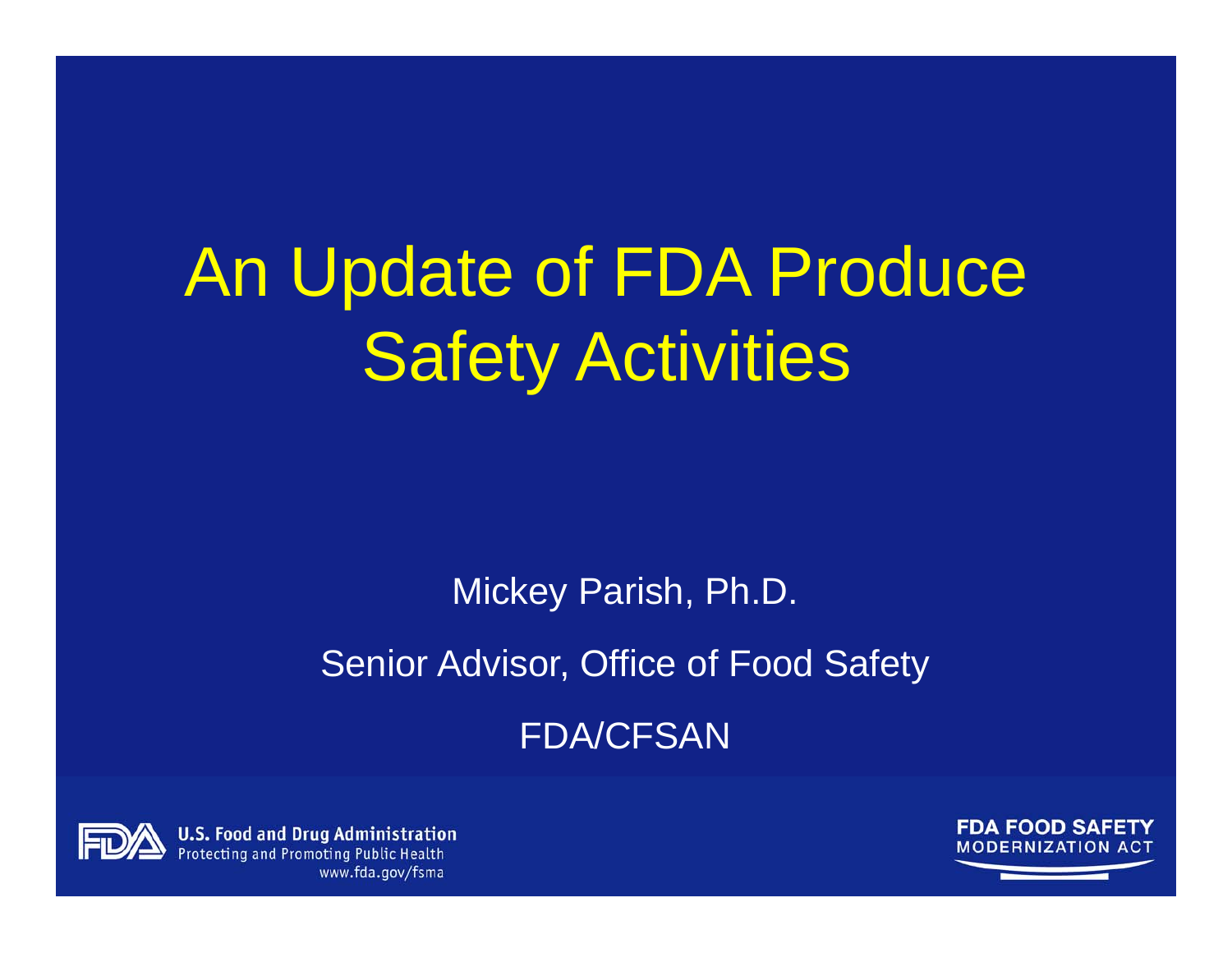### **Outline**

• Food Safety Modernization Act Overview

• Produce Related Activities



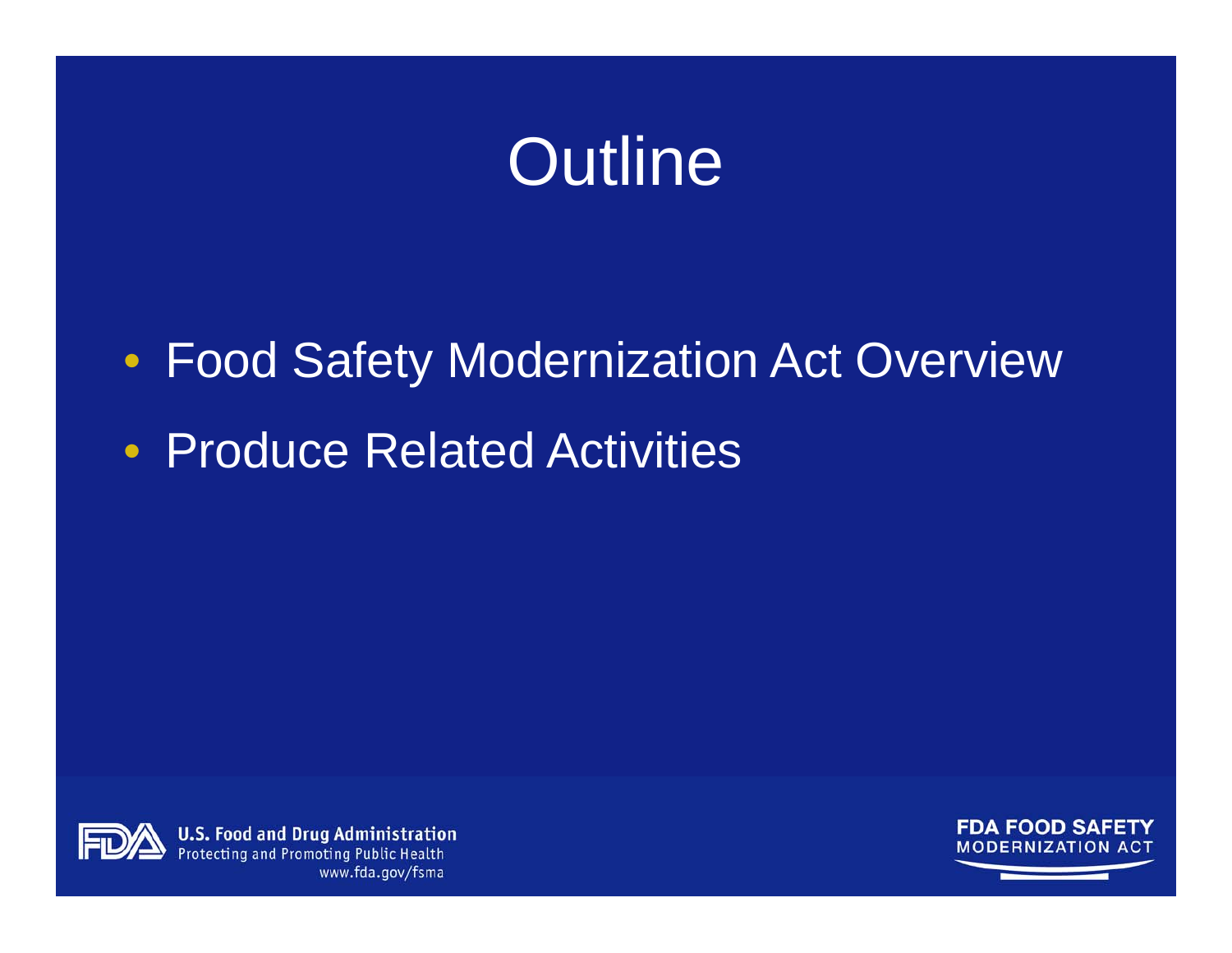# FDA Food Safety Modernization Act of 2011

**FDA FOOD SAFETY MODERNIZATION ACT** 

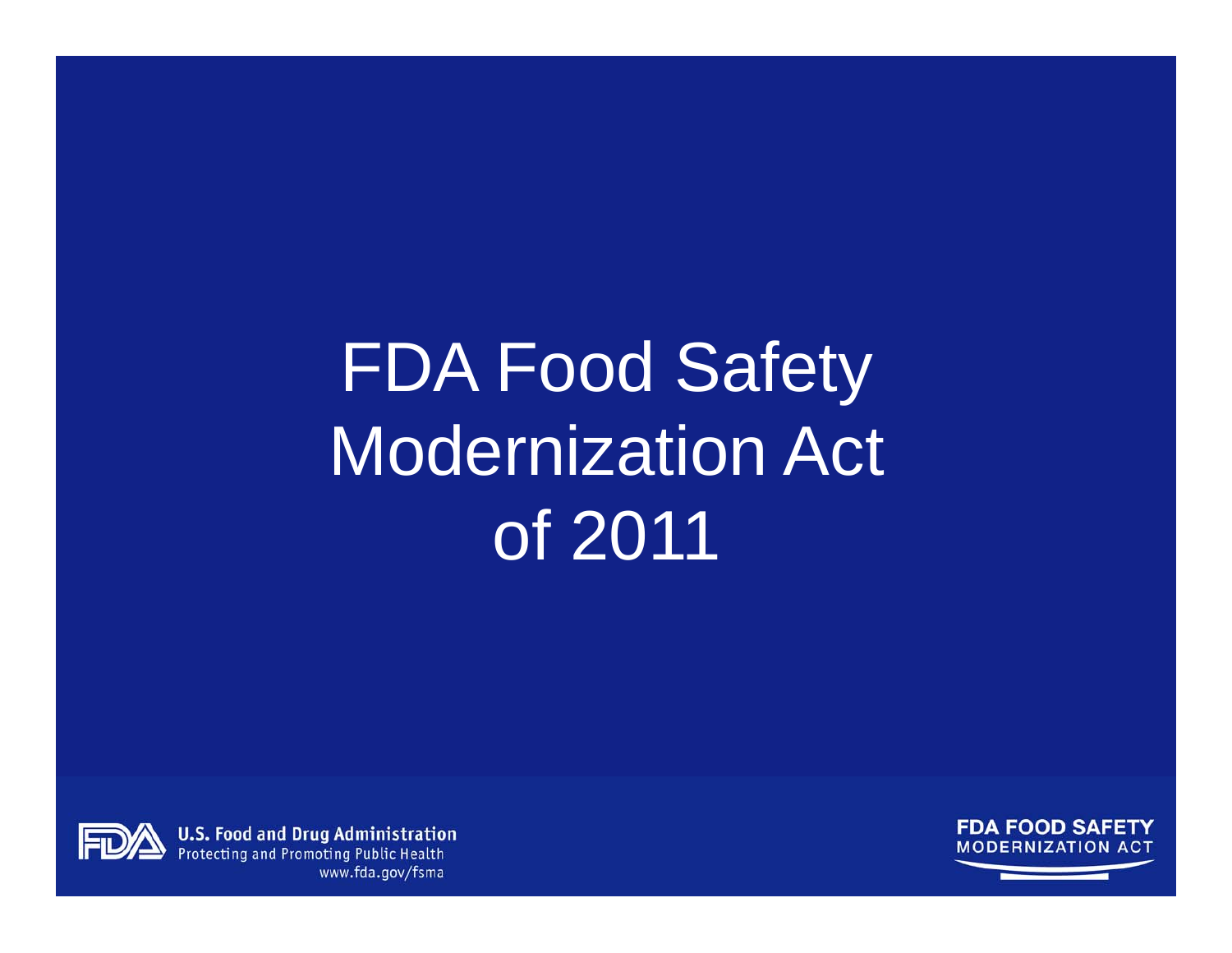

### New law updates authority and tools

#### **1906 Pure Food and Drug Act**

Focusing on sanitation



#### **1938 Food, Drug, and Cosmetic Act**

Reacting to problems in marketplace

#### **2011 Food Safety Modernization Act**

Transforming efforts toward prevention & based on risk analysis



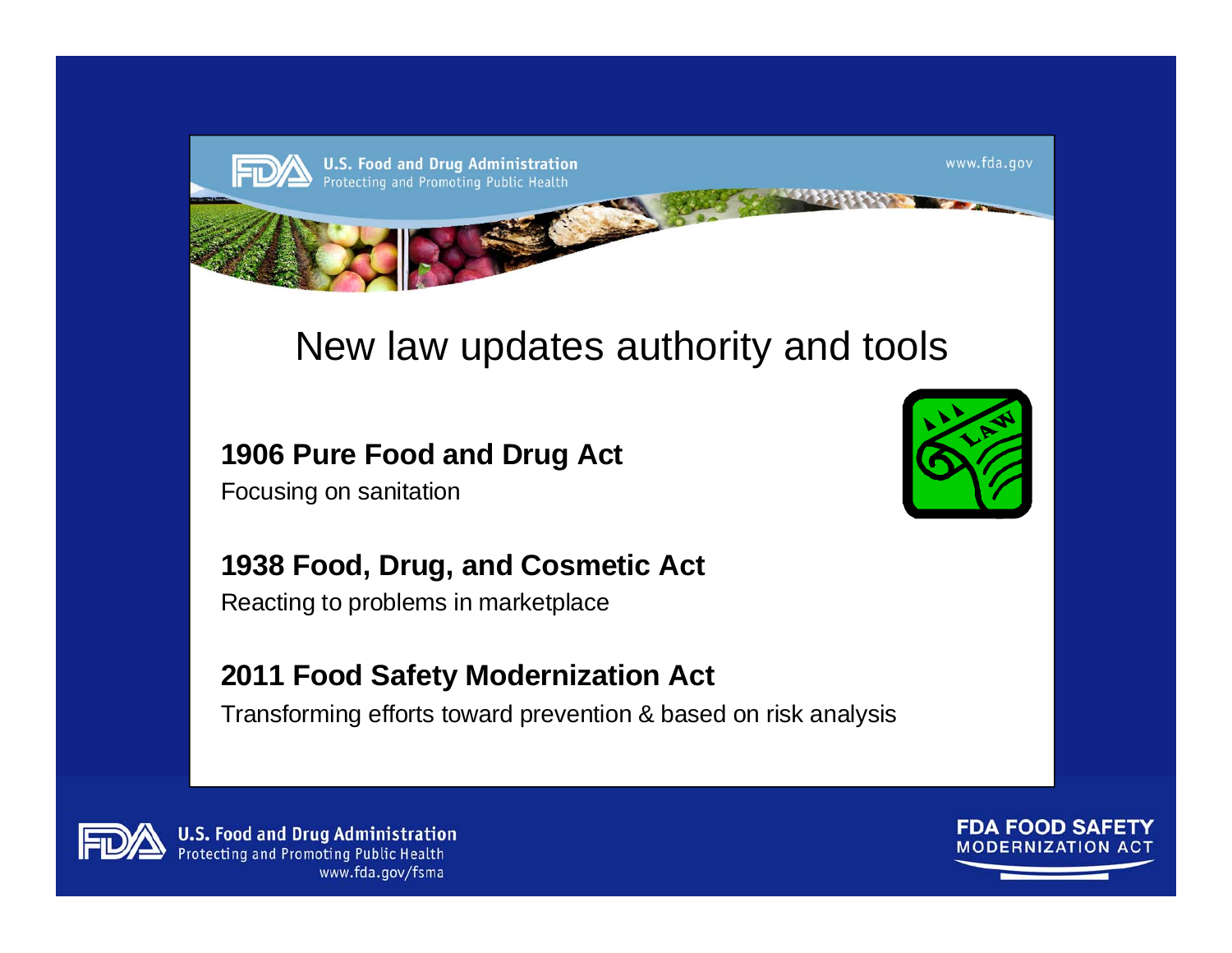# The Public Health Imperative

- • Foodborne illness is a significant burden
	- About 48 million (1 in 6 Americans) get sick each year
	- 128,000 are hospitalized
	- 3,000 die
- • Immune-compromised individuals more susceptible
	- $\bullet$  Infants and children, pregnant women, older individuals, those on chemotherapy
- $\bullet$  Foodborne illness is not just a stomach ache—it can cause life-long chronic disease
	- Arthritis, kidney failure



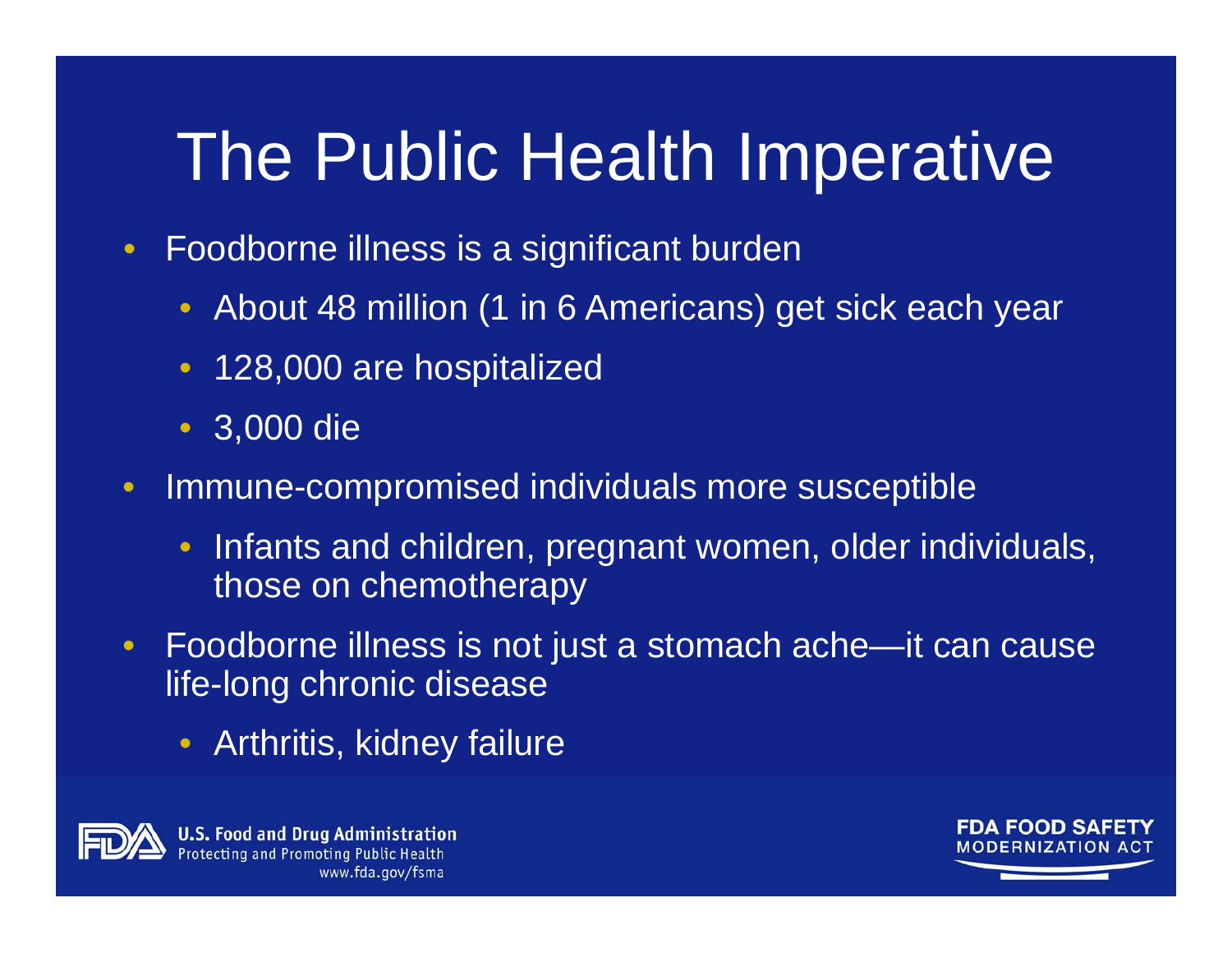### Why is the law needed?

#### $\bullet$ **• Globalization**

- 15 percent of U.S. food supply is imported
- $\bullet$  Food supply more high-tech and complex
	- More foods in the marketplace
	- New hazards in foods not previously seen
- Shifting demographics
	- $\bullet$  Growing population (about 30%) of individuals are especially "at risk" for foodborne illness



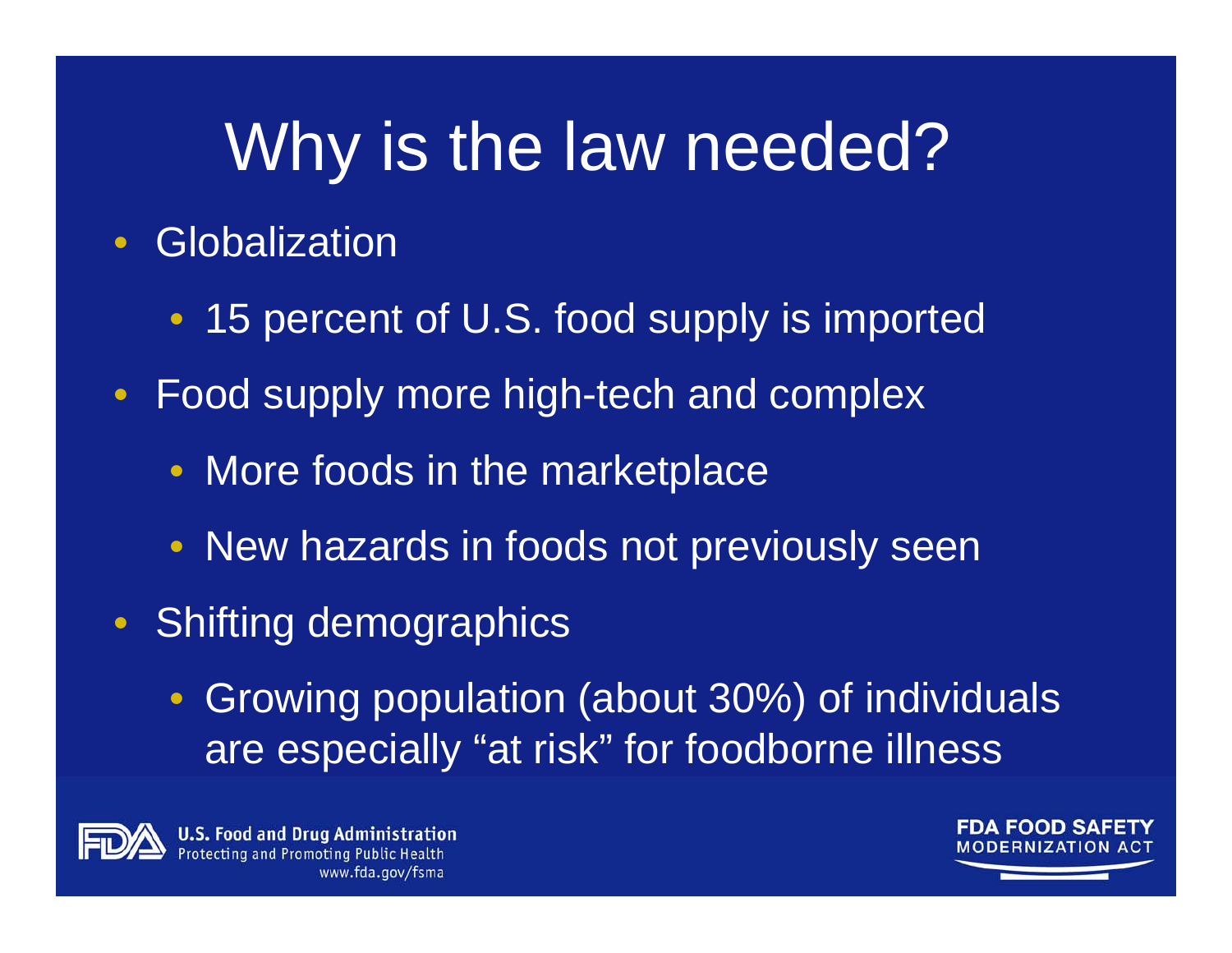### What's so historic about the law?

- $\bullet$ Involves creation of a new food safety system
- $\bullet$ Broad prevention mandate and accountability
- $\bullet$ New system of import oversight
- $\bullet$ Emphasizes partnerships
- $\bullet$ Emphasizes farm-to-table responsibility
- $\bullet$ Developed through broad coalition



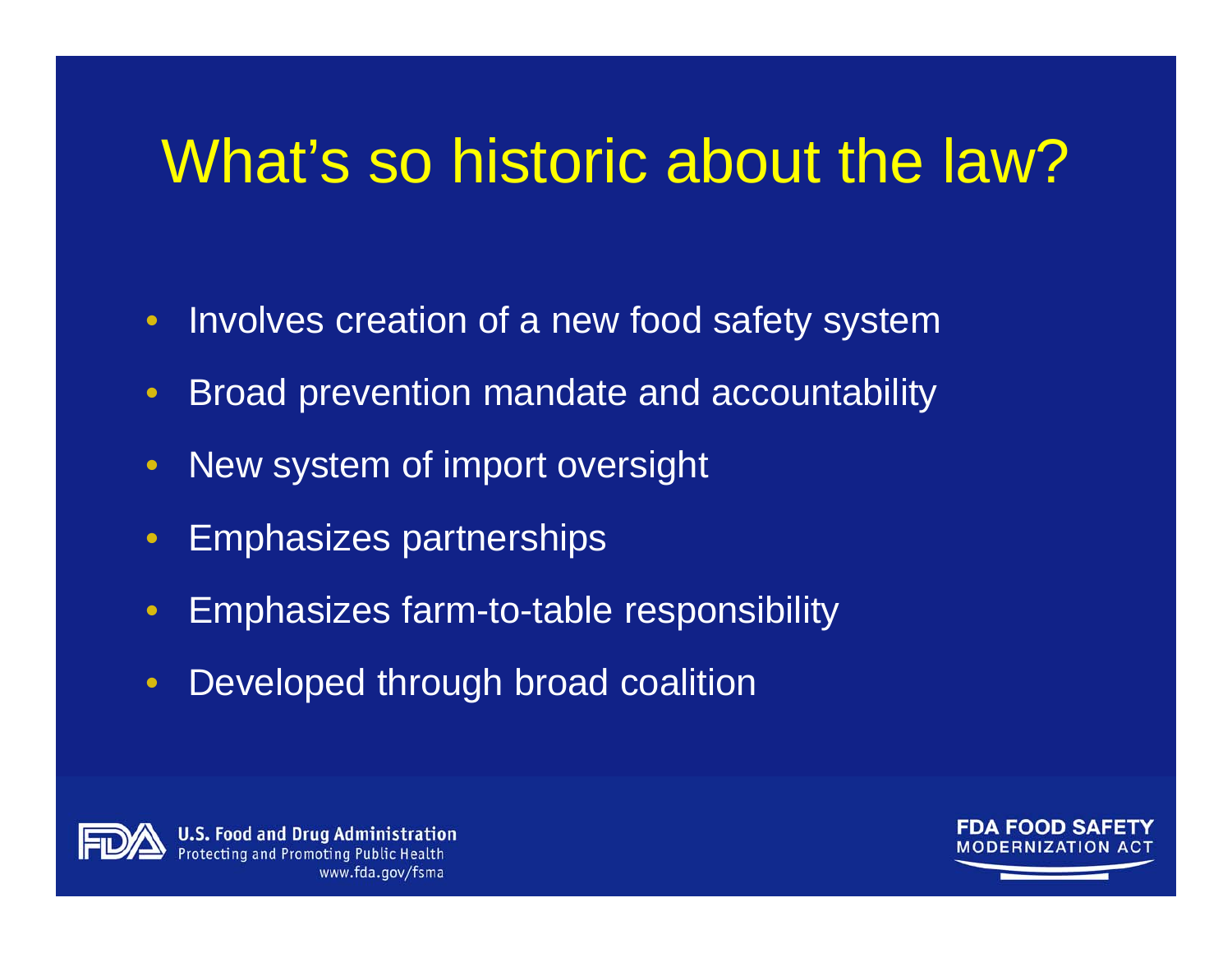### Main Themes of the Legislation

**Prevention**

**Enhanced Partnerships**

**Inspections, Compliance, and Response**

#### **Import Safety**



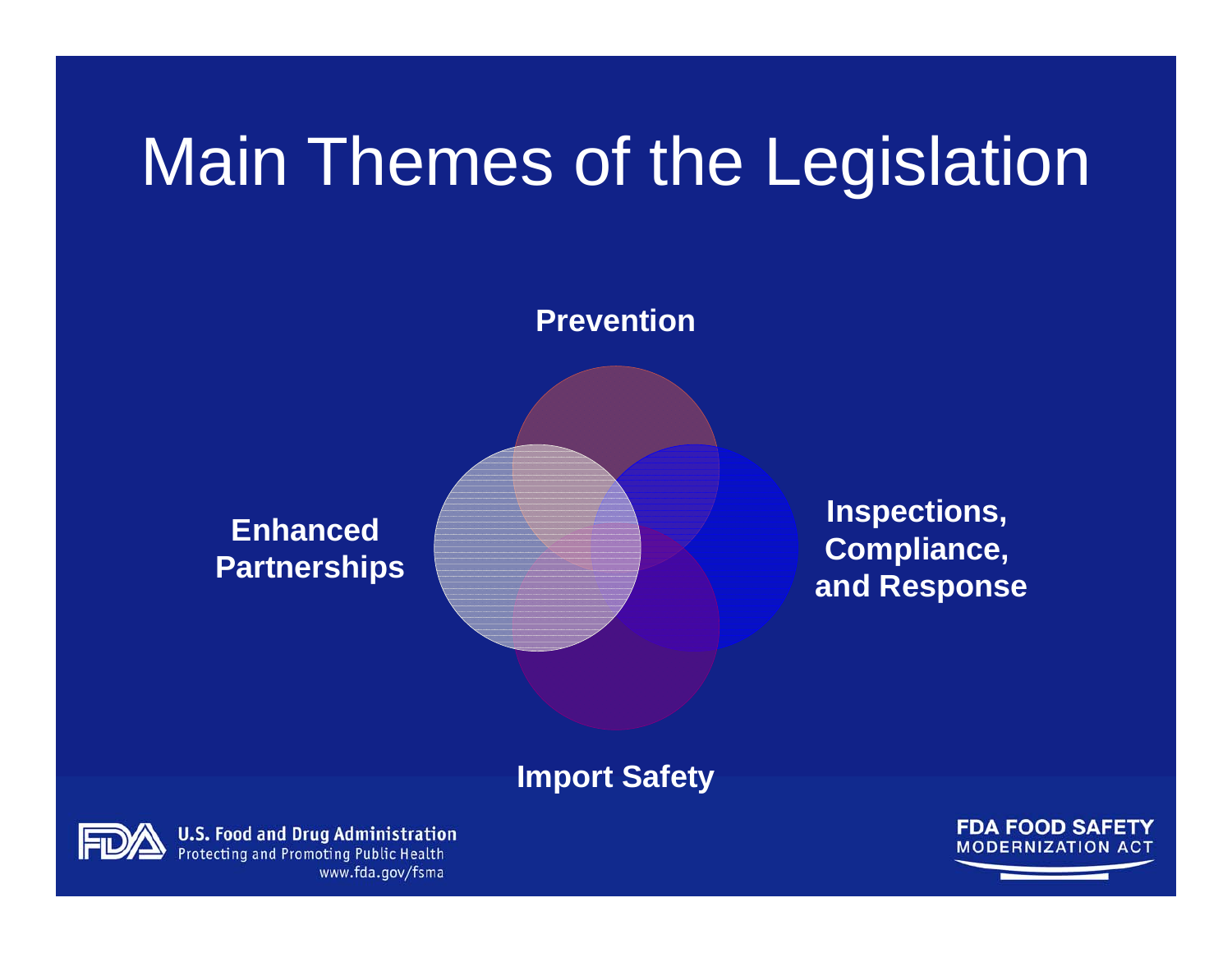# Prevention: The cornerstone

- $\bullet$  Comprehensive preventive controls for food and feed facilities
	- $\bullet$  Prevention is not new, but Congress has given FDA explicit authority to use the tool more broadly
	- **Strengthens accountability for prevention**
- •Produce safety standards
- •• Intentional adulteration standards
- $\bullet$ **Transportation**



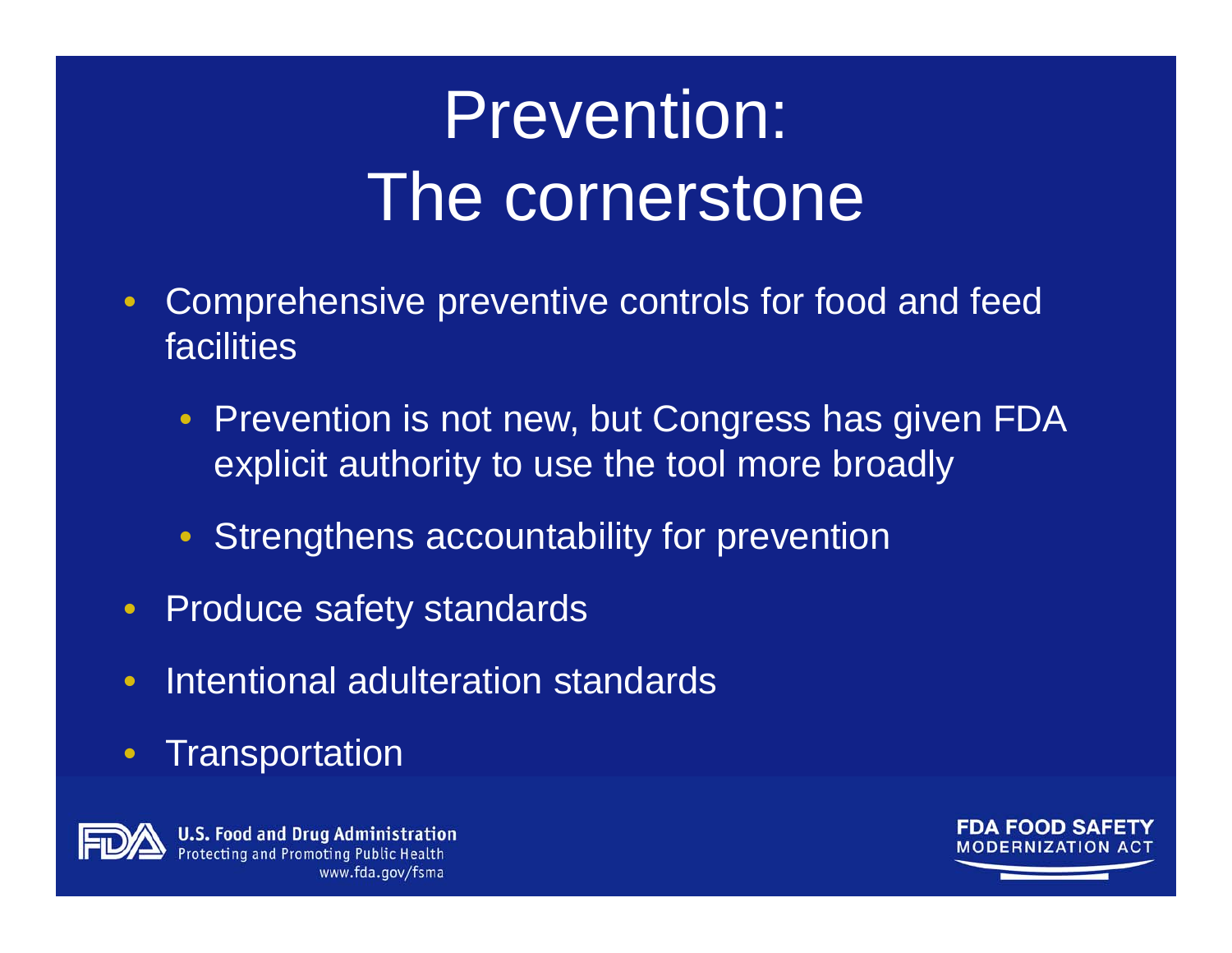### • FSMA focus on prevention

- $\bullet$  Five major Preventive Control rules:
	- Food preventive controls (GMP modernization) and feed preventive controls
	- Prevention of intentional contamination
	- Sanitary transportation
	- Foreign supplier verification
	- Produce safety



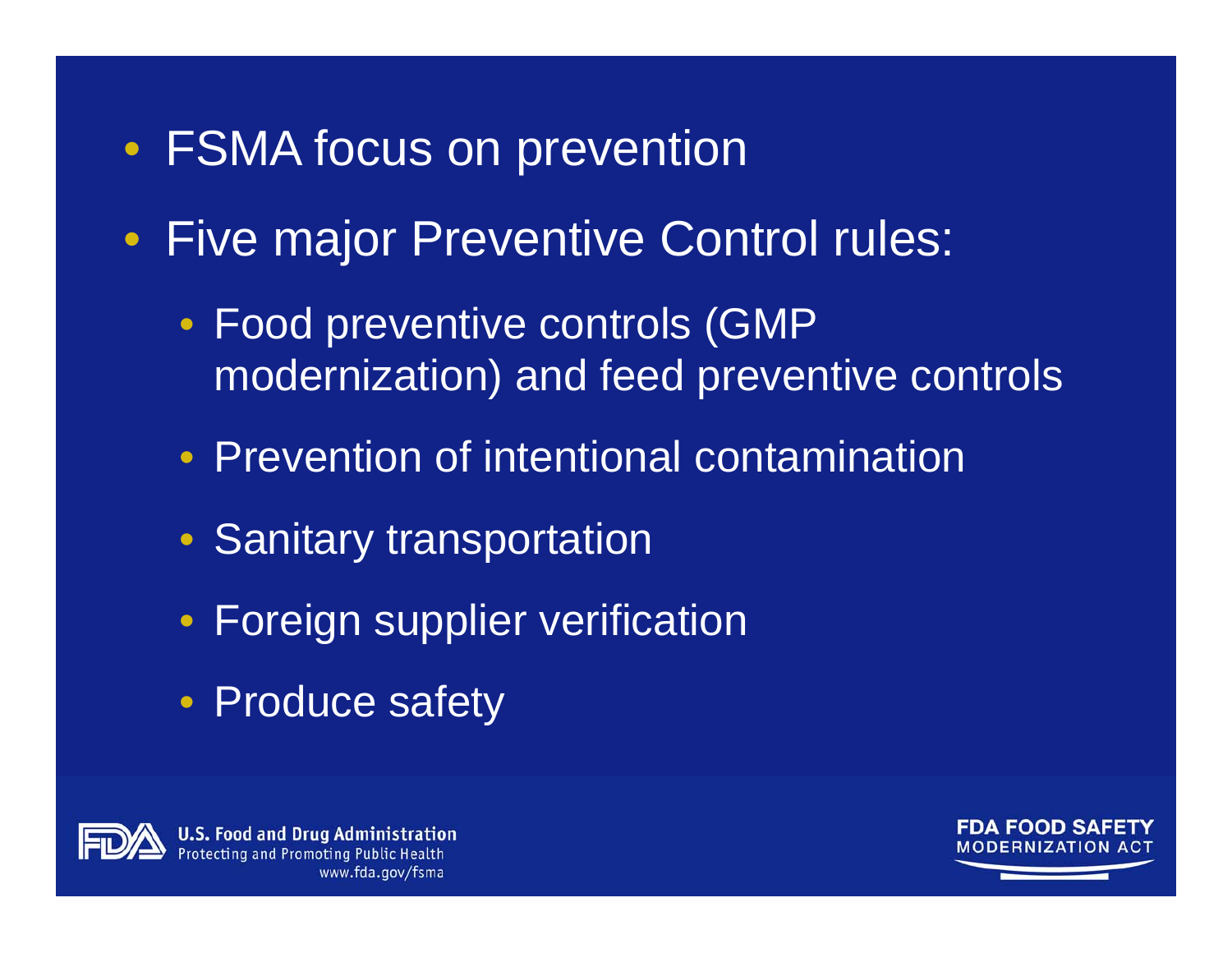### Inspection, Compliance, and Response

- • Mandated inspection frequency
	- $\bullet$  More inspections, but with preventive controls in place, we can consider new ways to inspect
- • New tools
	- $\bullet$ Mandatory recall
	- $\mathbf C$ Expanded records access
	- $\bullet$ Expanded administrative detention
	- Suspension of registration
	- $\bullet$ Enhanced product tracing
	- $\bullet$ Third party laboratory testing



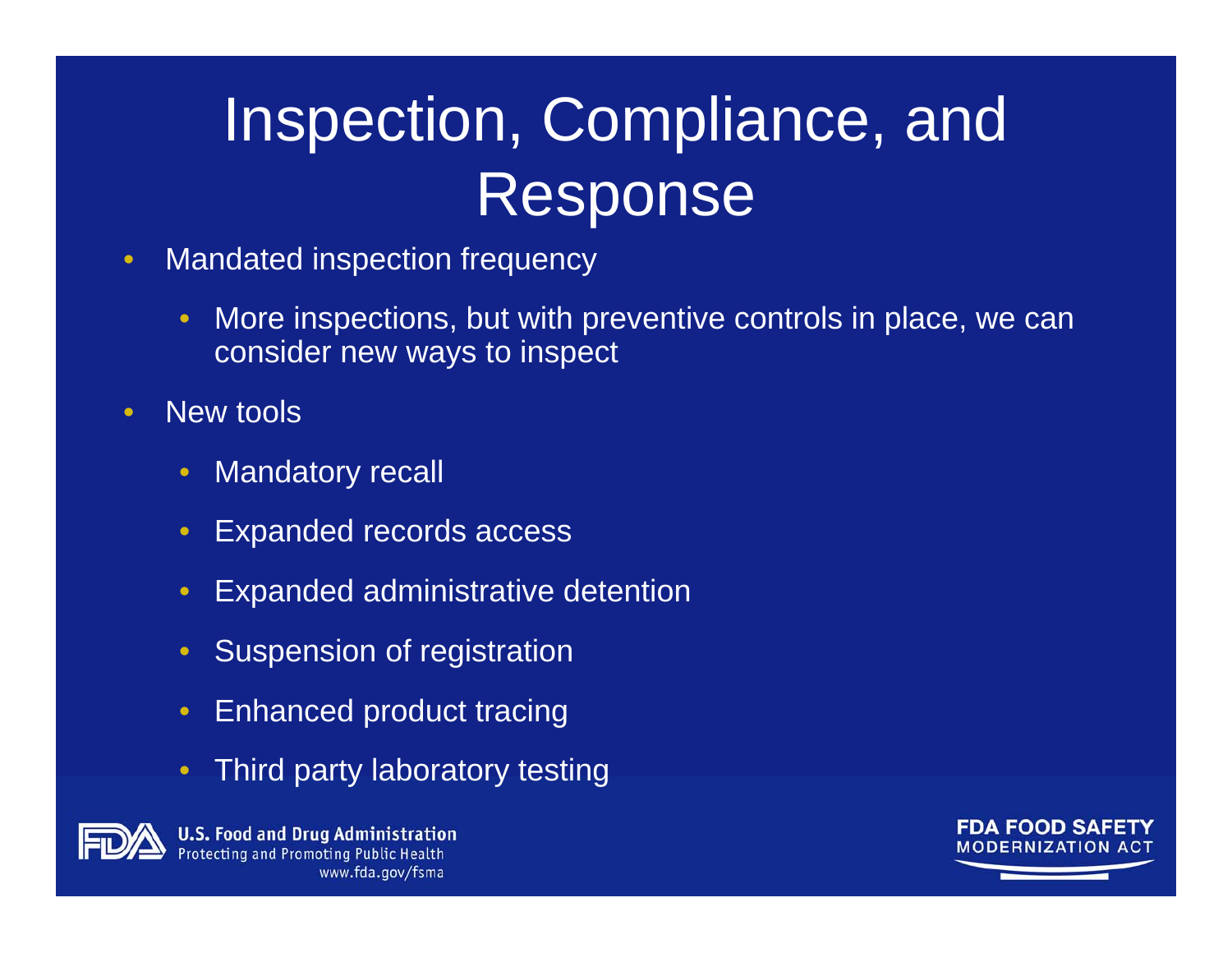# Import Safety: Most groundbreaking shift

- $\bullet$  Importers now responsible for ensuring that their foreign suppliers have adequate preventive controls in place
- • FDA can rely on third parties to certify that foreign food facilities meet U.S. requirements
- $\bullet$ Can require mandatory certification for high-risk foods
- $\bullet$ Voluntary qualified importer program--expedited review
- •Can deny entry if FDA access for inspection is denied
- •Requires food from abroad to be as safe as domestic



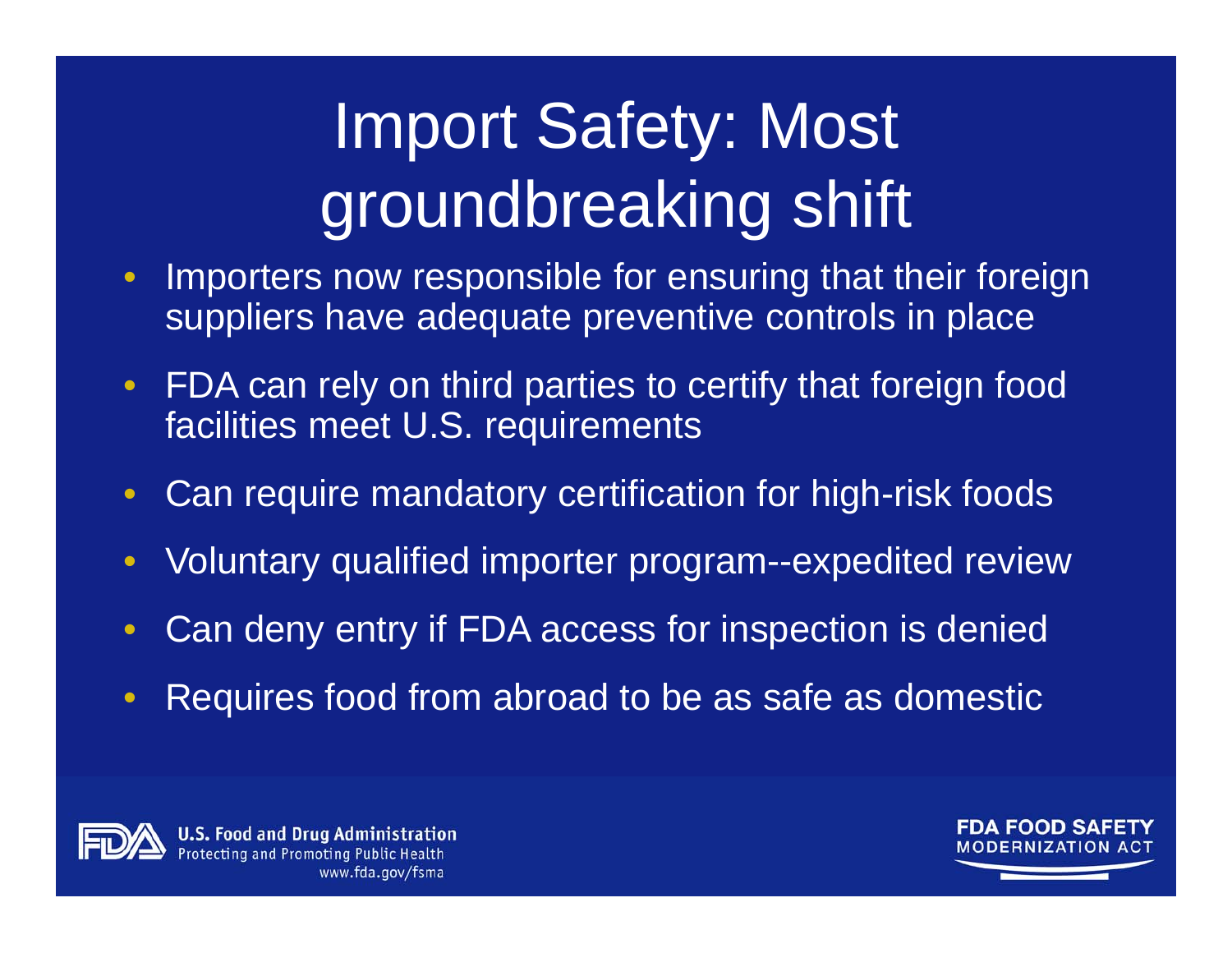# Enhanced Partnerships: Vital to Success

- $\bullet$  Reliance on inspections by other agencies that meet standards
- State/local and international capacity building
- $\bullet$ Improve foodborne illness surveillance
- $\bullet$ National agriculture and food defense strategy
- $\bullet$ Consortium of laboratory networks
- $\bullet$ Easier for consumers to find recall information



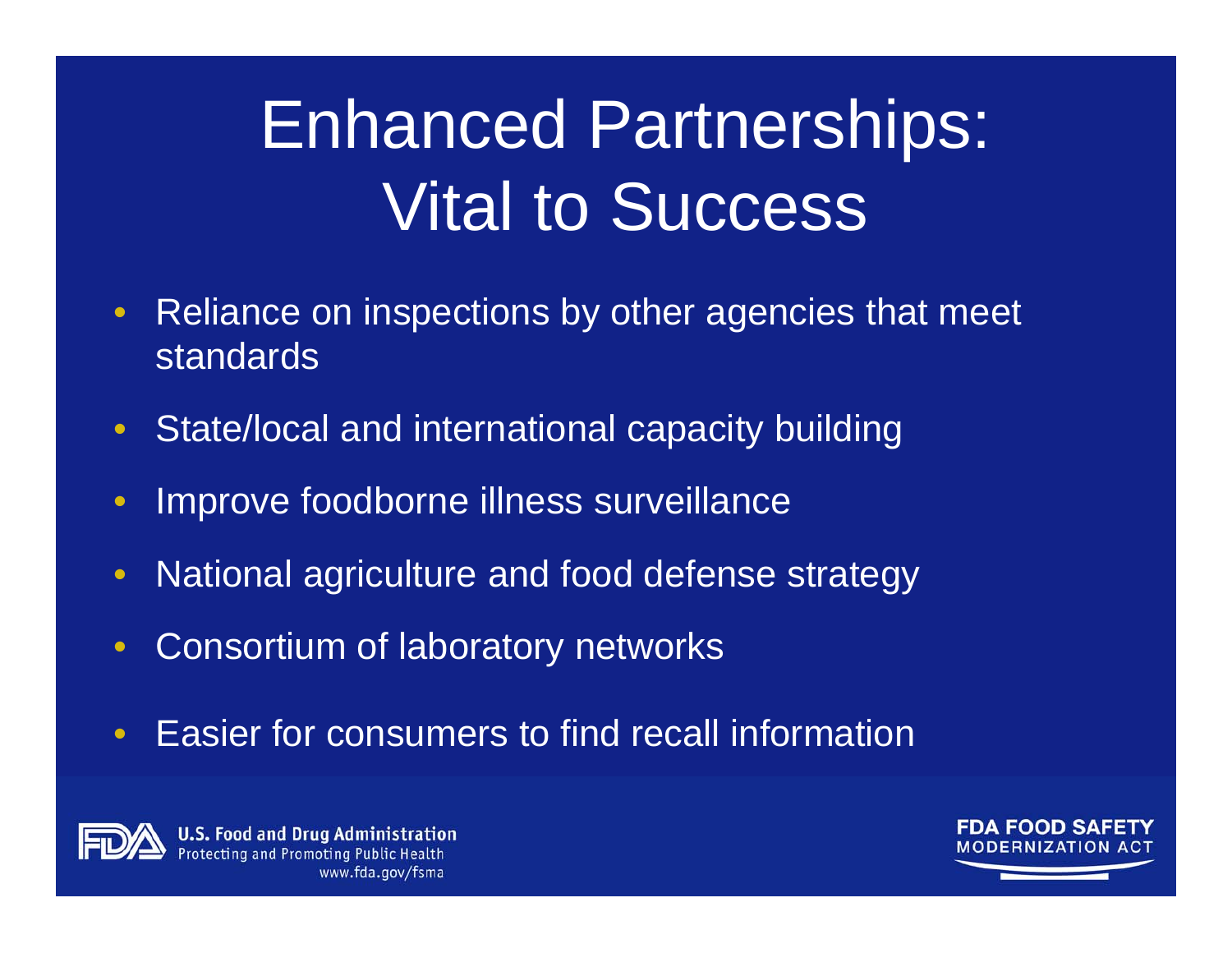### Implementation Approach

- Implementation already underway
- $\bullet$ Coalition needed
- •**Transparency a priority**
- Focus on public health protection

• Engage with stakeholders to help determine reasonable and practical ways to implement provisions



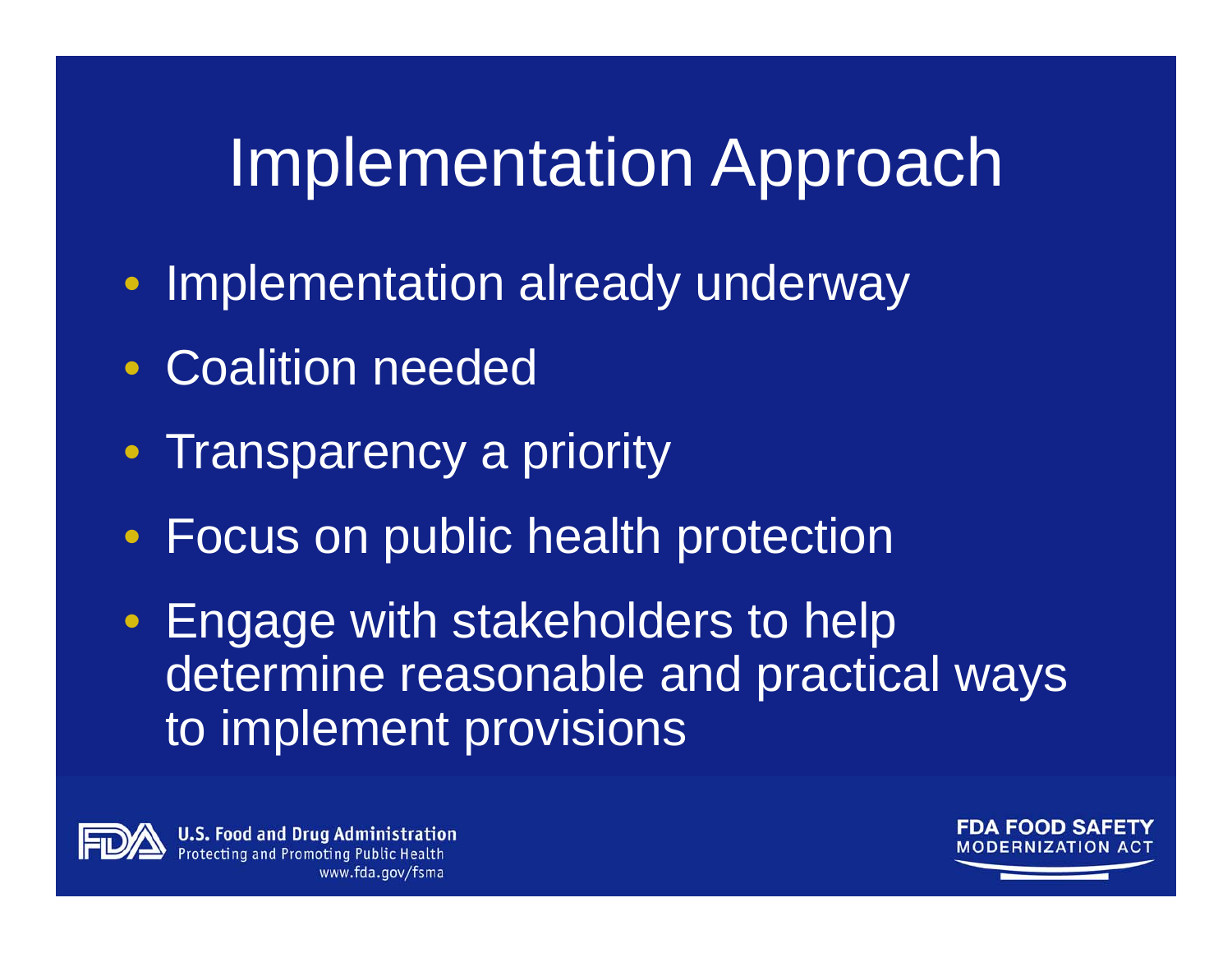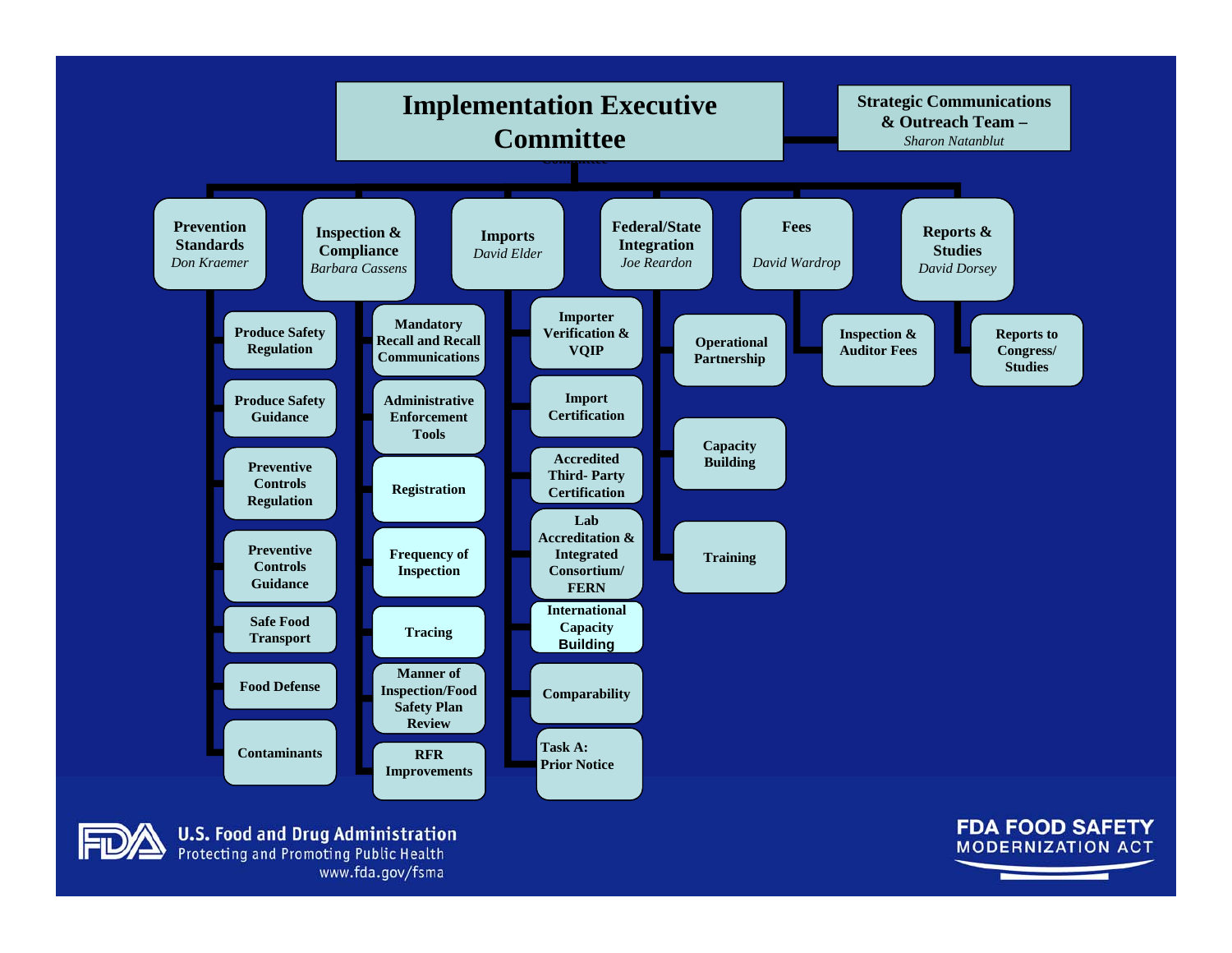### But, many challenges

#### •Enormous workload

- 50 new rules, guidance documents, reports in 3 years
- •Tight deadlines
- • Changes won't appear overnight
	- $\bullet$ Building new system will be a long-range process
- $\bullet$ **Resources**



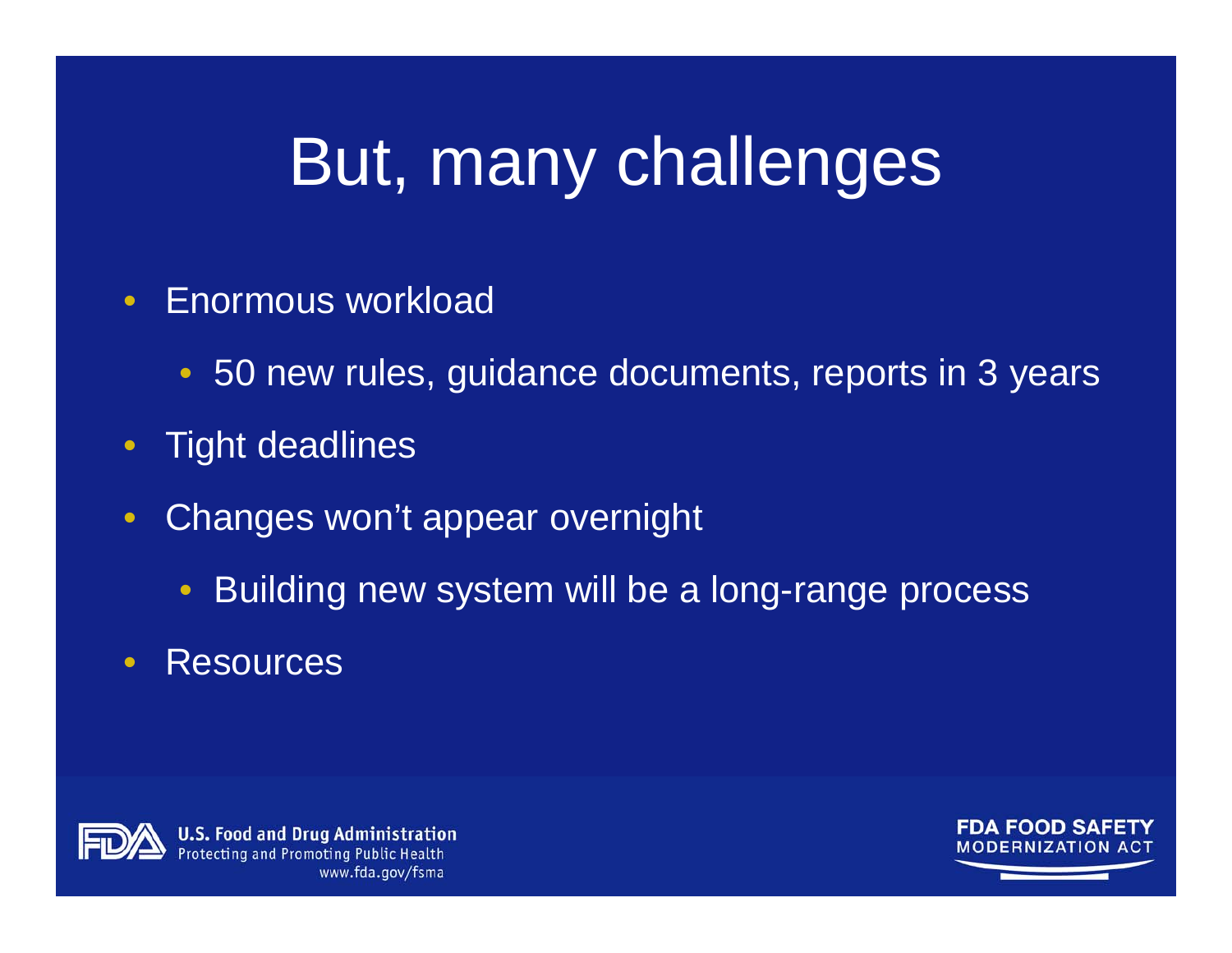### **Outreach**

- • Public Meetings
	- $\bullet$ Preventive Controls
	- $\bullet$ Inspection and Compliance
	- $\bullet$ Comparability and Import Practices
	- •**Imports**
- •Numerous listening sessions, meetings, presentations
- • FSMA web page has free subscription service for immediate email updates. http://www.fda.gov/fsma



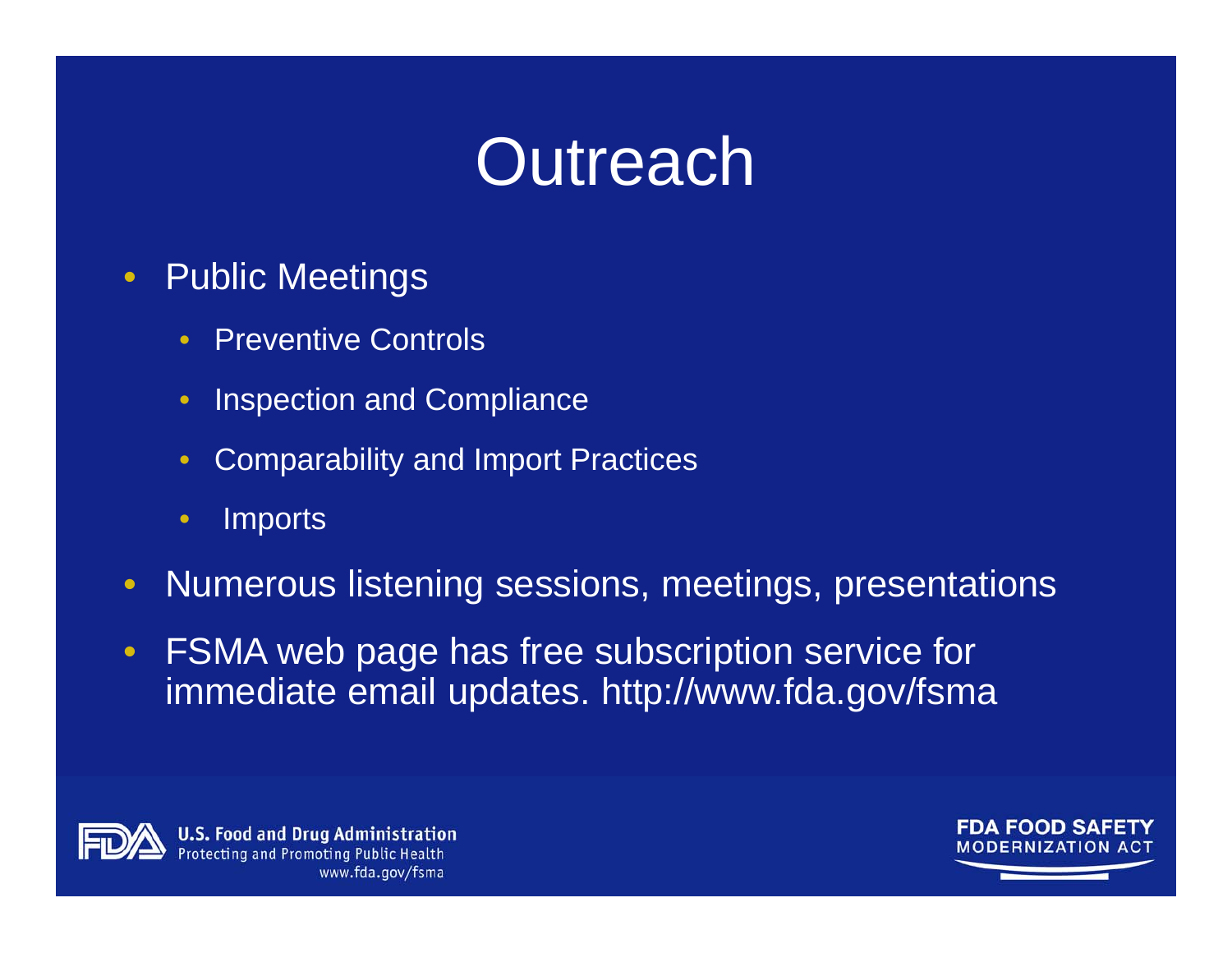### **Priorities**

#### •**Prevention**

- •Mandatory preventive controls for facilities (FR 18 months)
- •Produce safety standards (FR 24 months + comment period)
- •Intentional contamination (FR 18 months)
- • **Inspection, Compliance, & Response** 
	- •Administrative detention (IFR 120 days)
	- •Recall (Upon enactment)
	- •Suspension of registration (180 days)

#### •**Imports**

- •Foreign supplier verification program (Guidance & FR 1 year)
- •Accredited third-party certification program (FR 2 years)
- •Mandatory certification for high risk foods (Upon enactment)



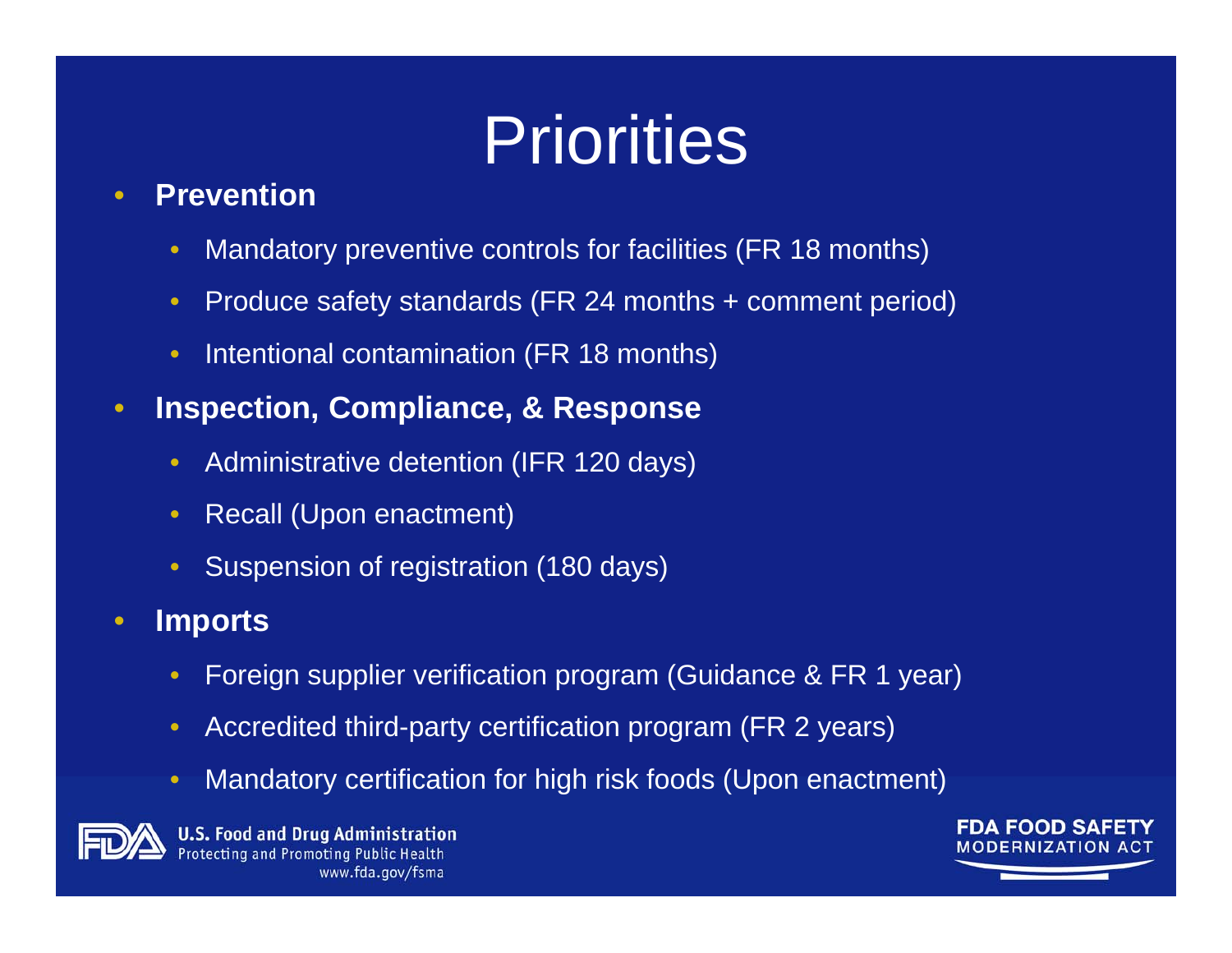

### Produce Related Issues



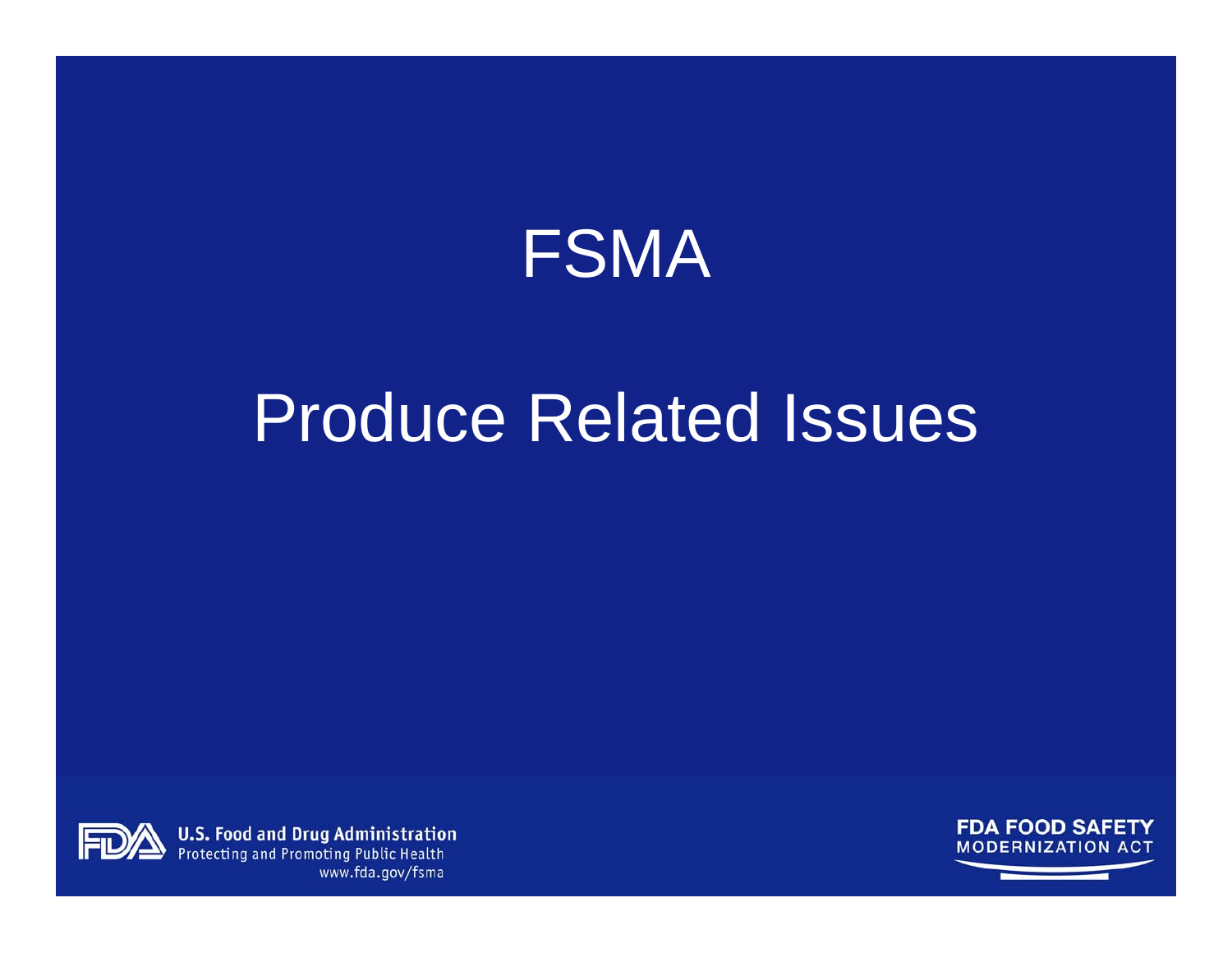### • Produce Safety Regulation

- Growing, harvesting, post-harvest handling of produce (e.g., trimming, washing, grading)
- Packing of produce, where exempt from registration under the Bioterrorism Act
- $\bullet$  Food Preventive Controls Regulation
	- Packing of produce, where subject to BT Act registration
	- Processing of produce (e.g., fresh cut)
	- Warehousing, shipping, receiving of produce



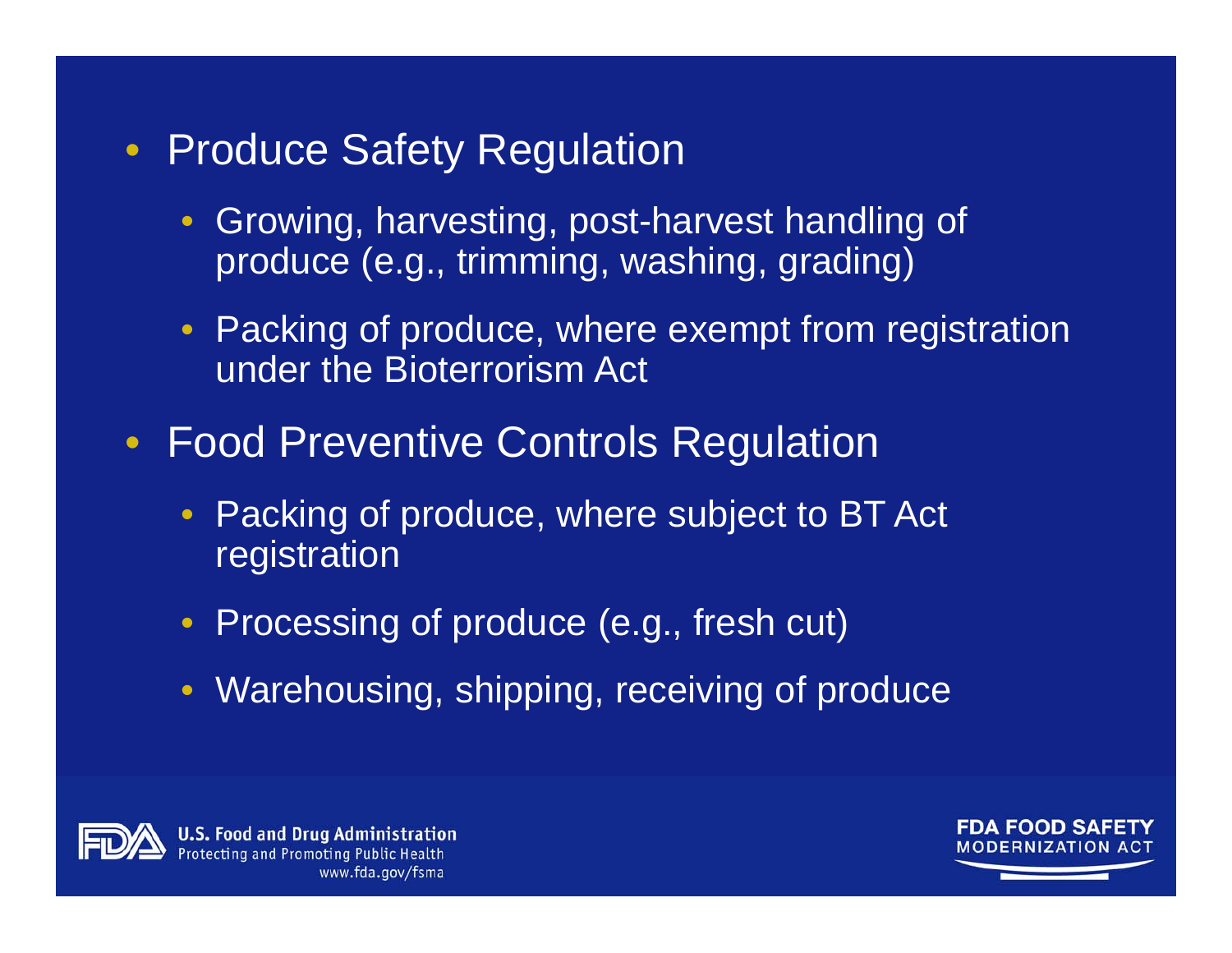### • Sanitary Transportation Regulation

- Shipping, transportation, receiving of produce
- Some overlap with Food Preventive Controls Regulation
- Includes receiving by retail, shipping by farm
- Foreign Supplier Verification Regulation
	- Steps to assure compliance by foreign growers and shippers of produce



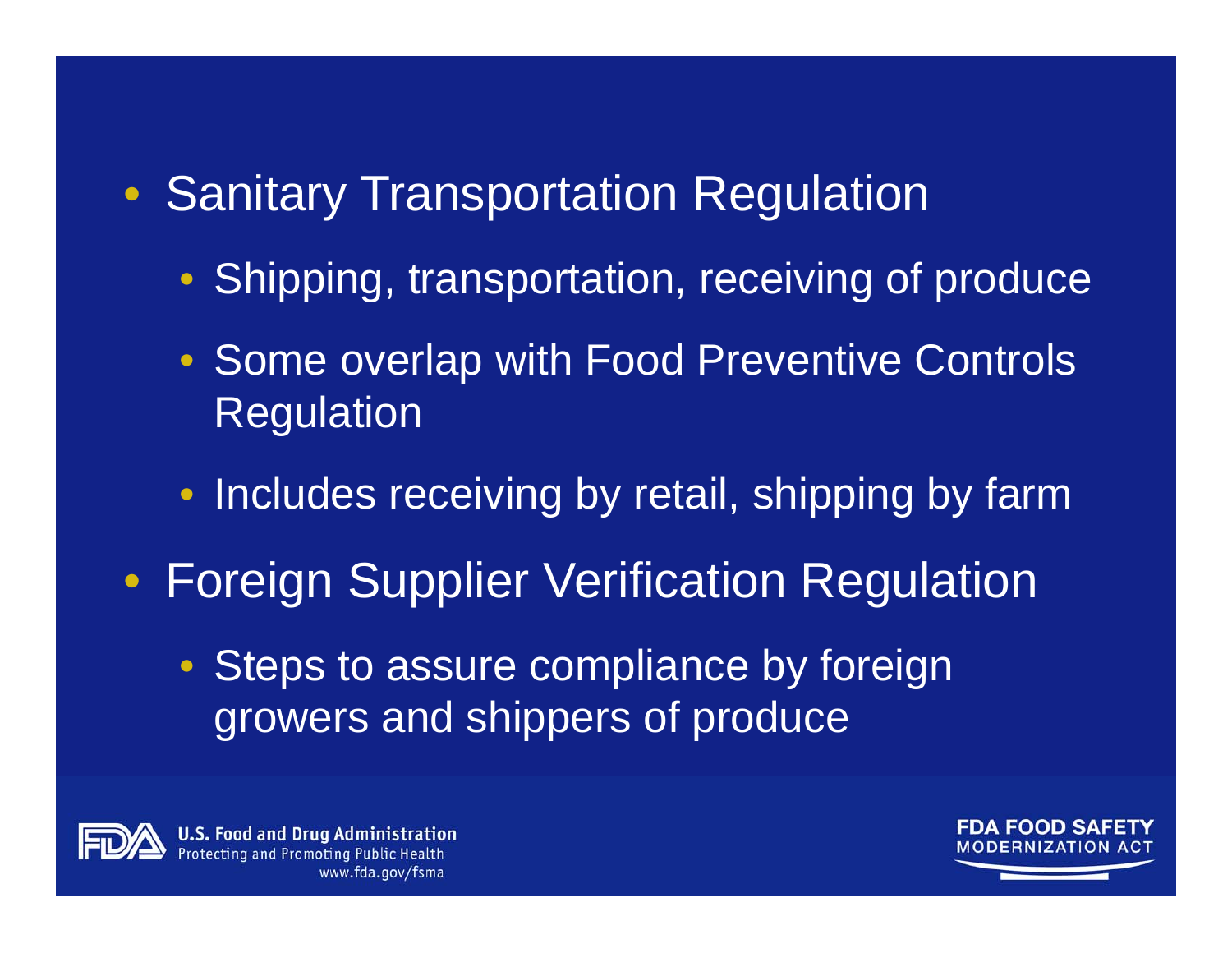### • Out of scope or exempt from most provisions:

- "Tester Amendment"
- Normally consumed cooked (e.g., potatoes, sweet potatoes, artichokes)
- Produce destined for "kill step" processing (e.g., LACF, acidified)
- Agronomic crops (e.g., grain, canola, cocoa, cottonseed, flaxseed, legumes, rice, soybean, sugar beets)



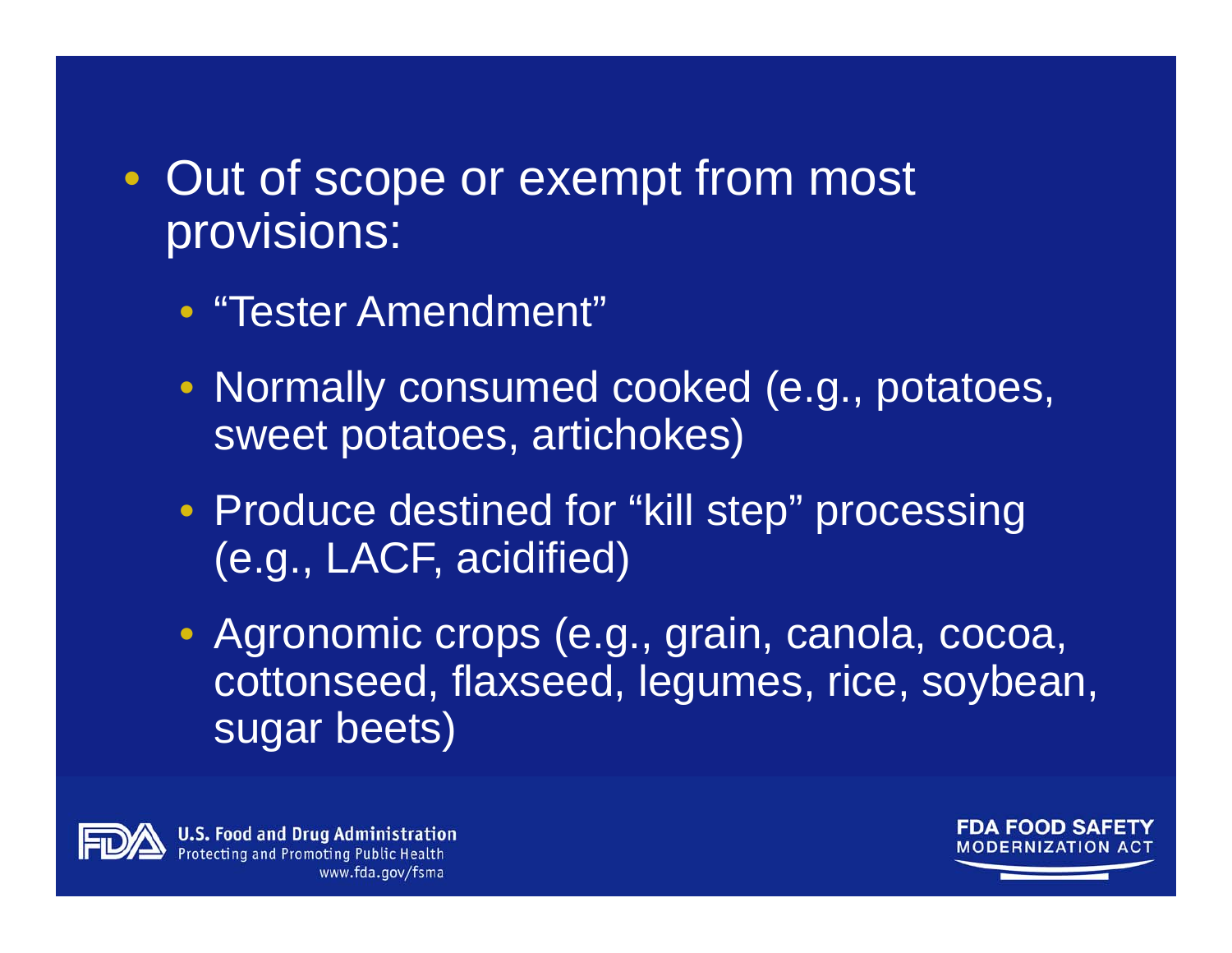- Tester Amendment exempt if:
	- Less than \$500,000 food sales, and
	- Majority of food sold to consumer, restaurant or retail establishment in same state or within 275 miles of farm
- Product traceability not the subject of this rule



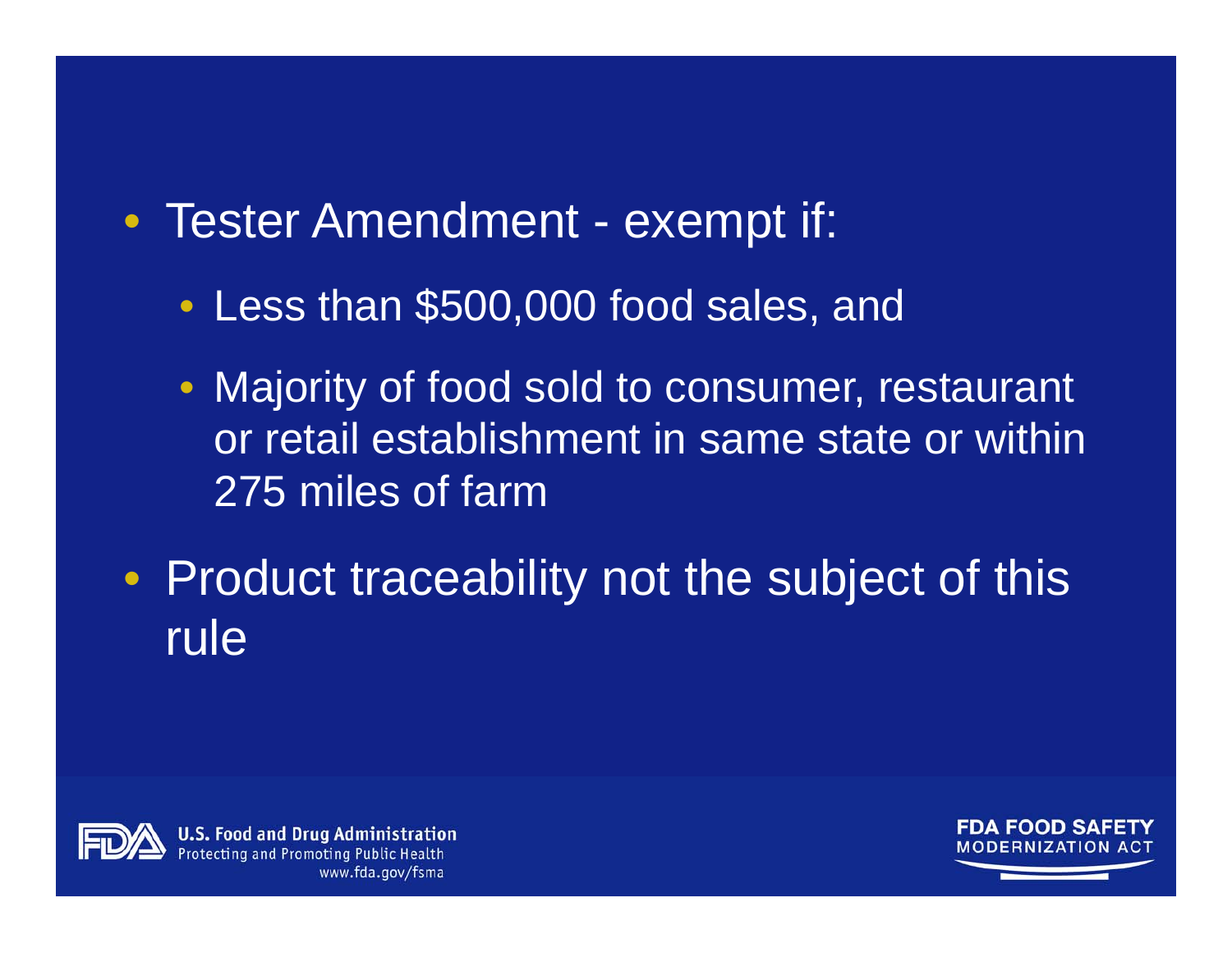### Produce Safety Alliance

- $\bullet$ Executive Committee
- $\bullet$  Participation on Working Groups for curriculum development is encouraged
- •• Educational Conference
	- Held June 29-30 in Orlando



#### http://producesafetyalliance.cornell.edu/psa.html



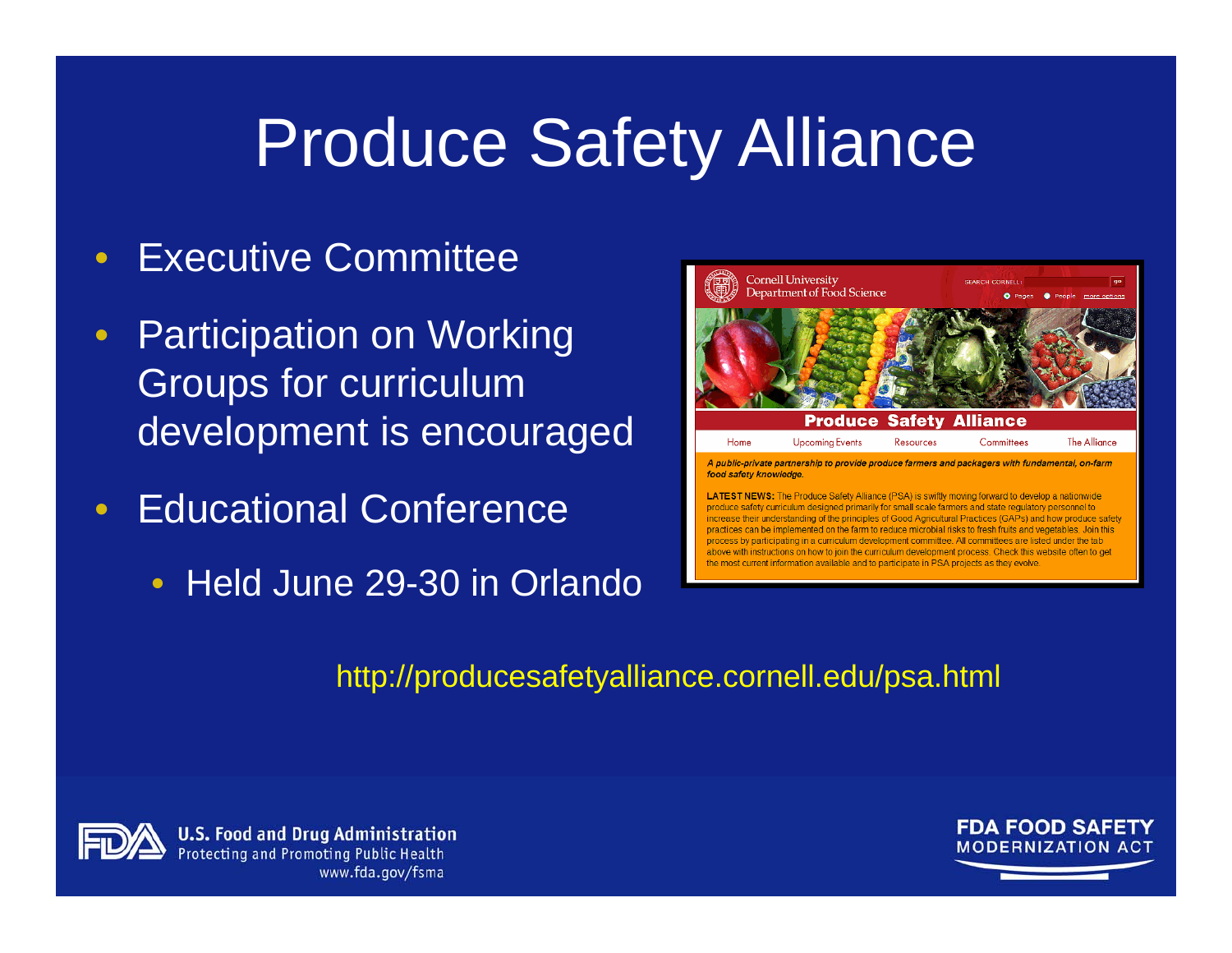

www.fda.gov/fsma

**FDA FOOD SAFETY**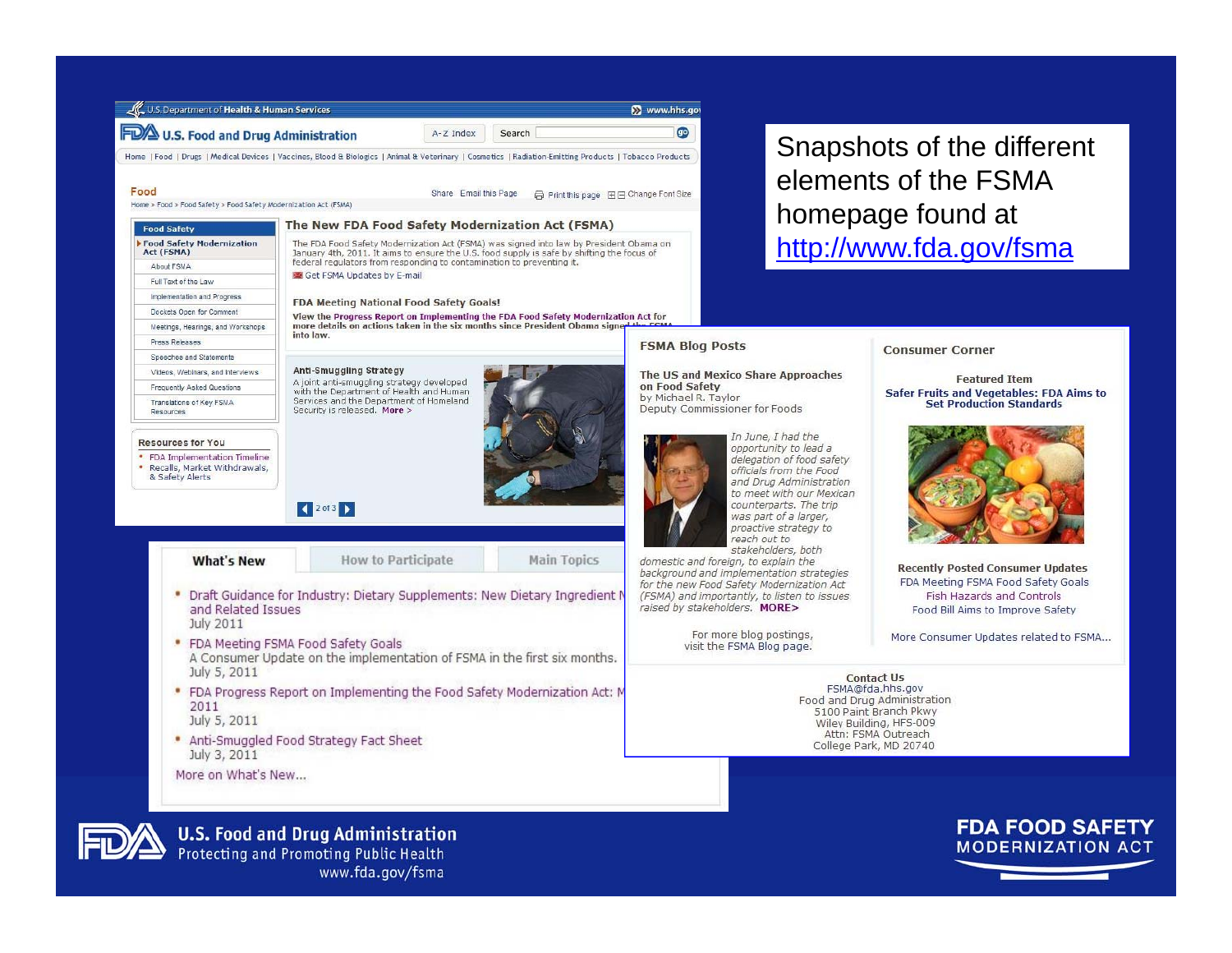### For more information

#### **FDA** Conserve Next Adventure

### Food Bill Aims to **Improve Safety**

opent data from the Centers for Disease Control and Prevention show that one in six people in the United States suffers from food-borne Illness each year, Over the past few years, high-profile outbreaks related to various foods, from spinach and peanut products. to eggs, have underscored the need to make continuous Improvements in food safety.

The Food Safety Modernization<br>Act (FSMA) gives FDA a mondate to pursue a system that is based on<br>science and addresses huzards from farm to table, putting greater empha sia on preventing food-borne illness. The reasoning is nimple. The better the system handles producing, processing, trompecting, and preparing feeds, the safer our food supply will be

Under the provisions of FSMA companies will be sequeed to develop and intelement written food sufety plam, EDA will have the authority to better respond and require recalls<br>when food safety problems occur, and FDA will be able to better entancition. imported foods are as safe for consumers as foods produced in the U.S. FDA Commissioner Margaret A Hamburg, M.D., says the bill-which President Batock Obama is expected



- Web site is at: www.fda.gov/fsma
- Free email subscription feature available
- Send questions to FSMA@fda.hhs.gov



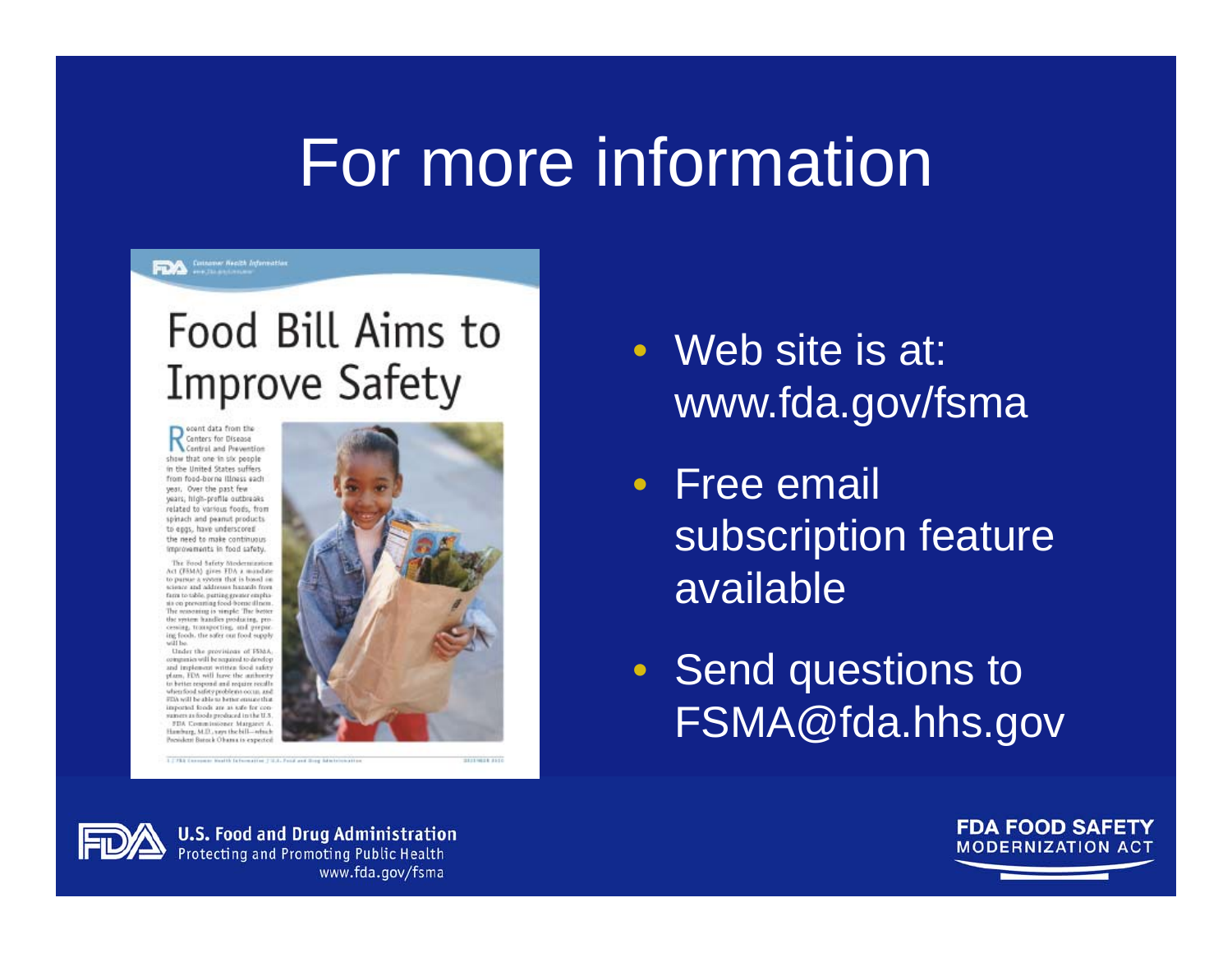### Take Home Message

- The new Produce Safety Rule will engage most produce farms in the U.S.
- $\bullet$  Draft Produce Safety Rule is expected to publish in late 2011 or early 2012 with a subsequent 75 day comment period.
- Some aspects of the Preventive Controls Rule, and Sanitary Transportation Rule may also impact domestic produce farms.
- $\bullet$  Exemptions to the rules will be applied as stated in FSMA. For example, the Tester Amendment will be applied to exclude certain small entities.



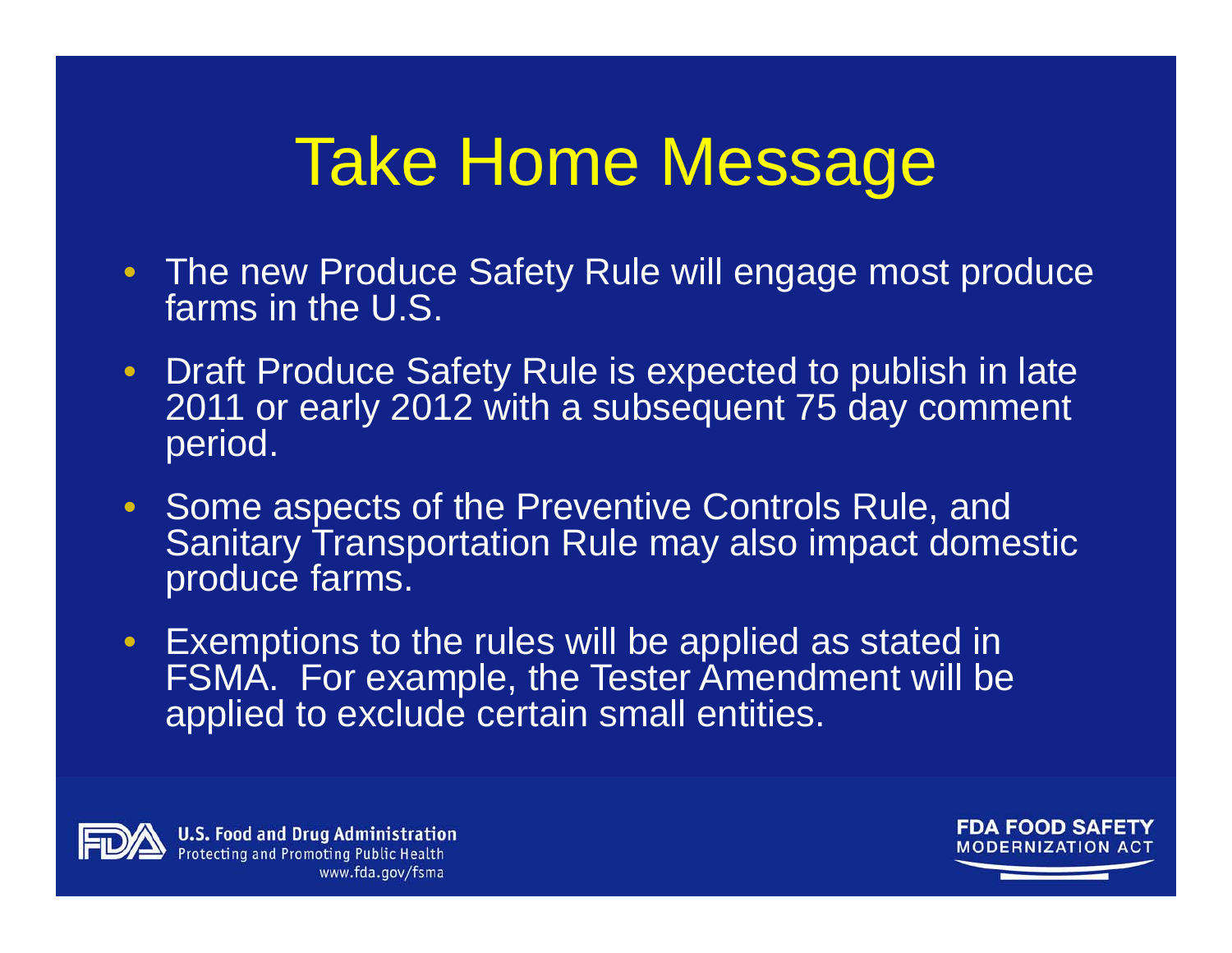### Producer Action Items

- Stay informed. Stay tuned to pertinent trade organizations and to www.fda.gov/FSMA for publication dates of regulations, guidance documents, reports and open dockets.
- Respond to the docket during the open comment period!



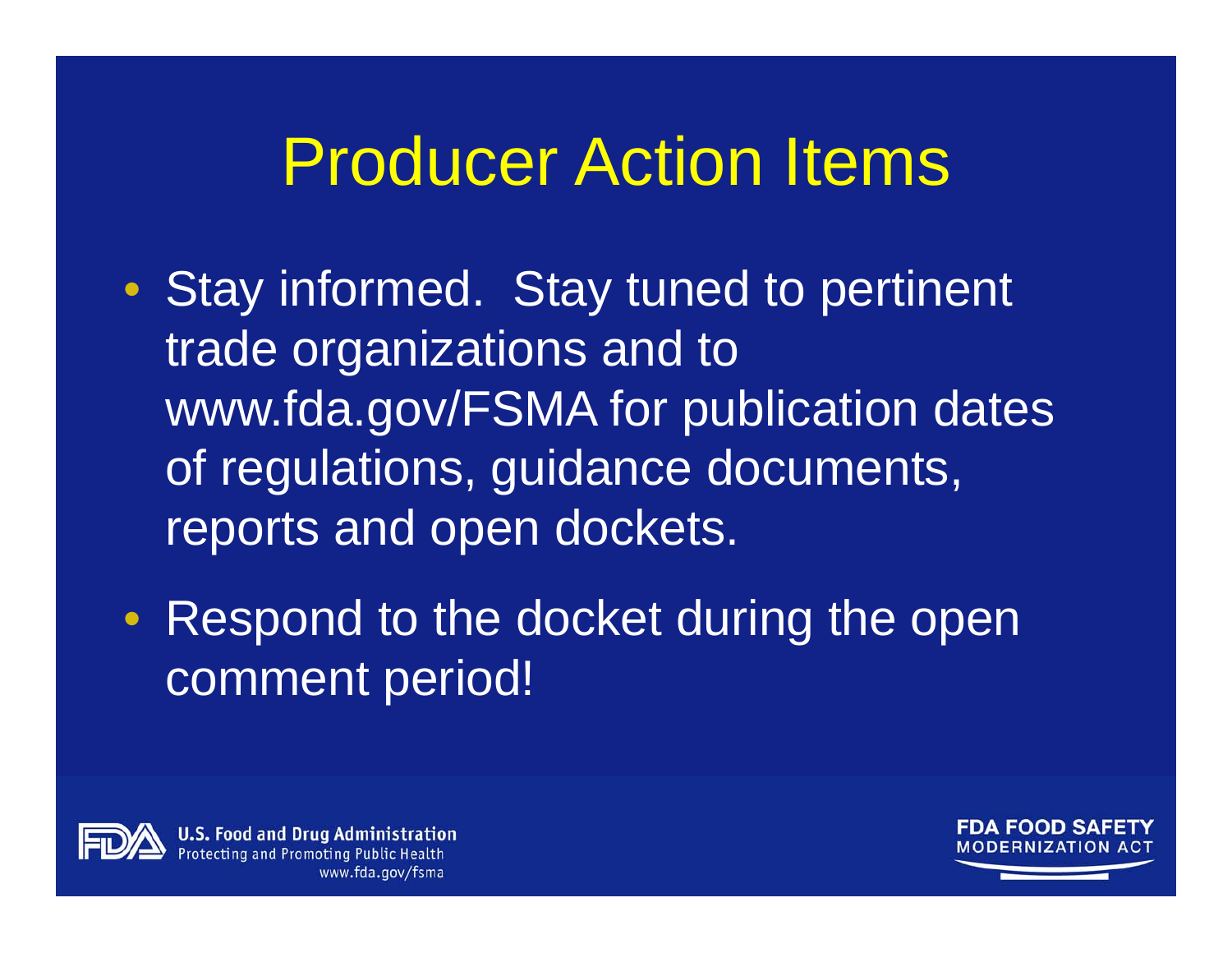# Farming looks mighty easy when your plow is a pencil & you're a thousand miles from the corn field. *orange grove*



Dwight D. Eisenhower